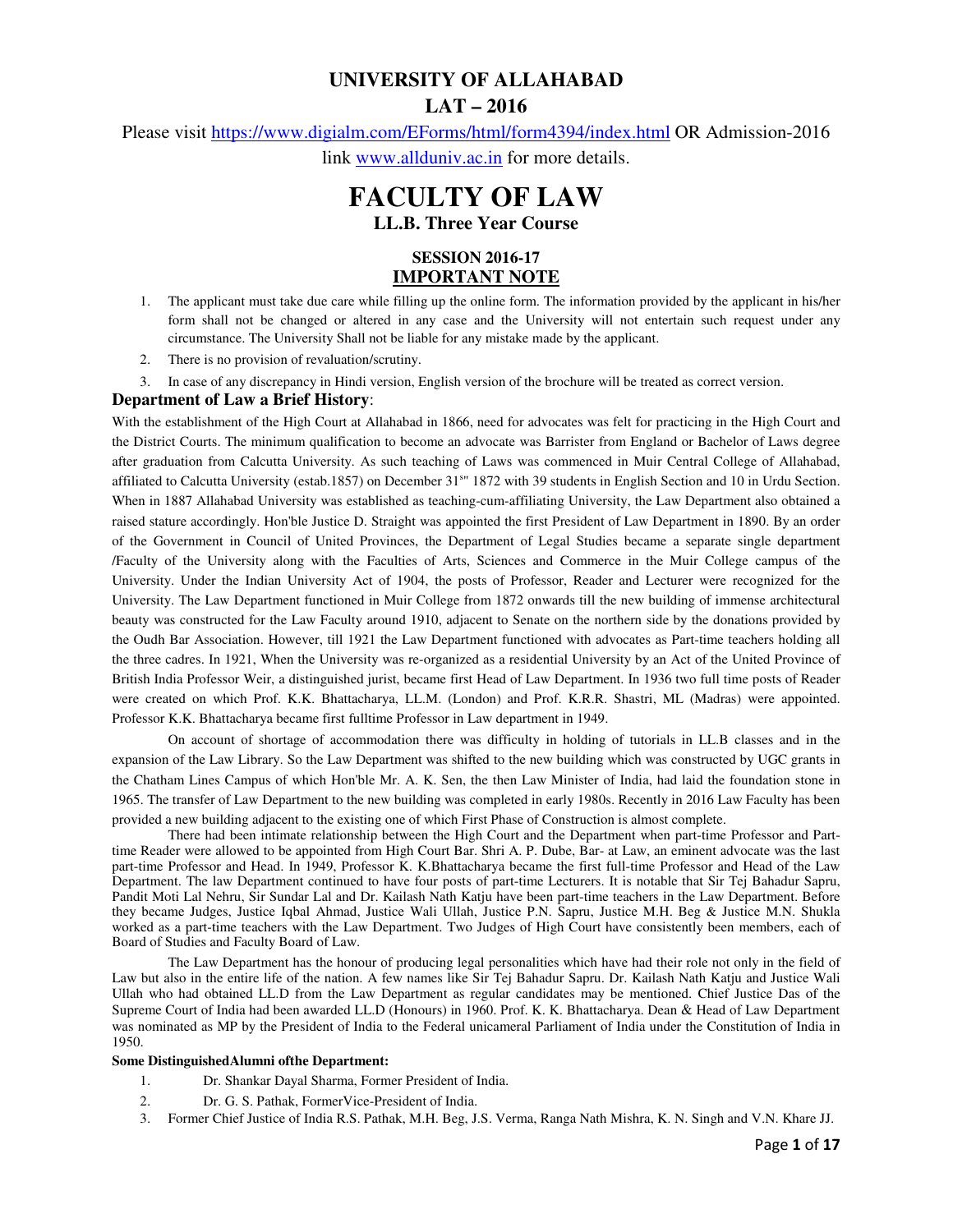- 4. Legal Luminaries like Dr. K. N. Katju, Dr. Rajiv Dhawan, Prof .. K.N. Sharma.
- 5. Sri T. N. Chaturvedi, Governor of Karnataka.
- 6. Sri Keshri Nathe Tripathi, Governor of West Bangal
- 7. Sri Shubhash C. Kashyap, Former Secretary General, Lok Sabha.
- 8. A number of Chief Justices and Justices of various High Court and many others.

#### **Degree Awarded by The Law Faculty:**

The Department / Faculty of Law awards Degrees in Law at Undergraduate. Post Graduate and at Doctoral and Post-Doctoral levels.

| $(4)$ D.Phil.<br>(2) LL.B.<br>$(3)$ LL.M.<br>$(1)$ B.A.LL.B. | $(5)$ LL.D. |
|--------------------------------------------------------------|-------------|
|--------------------------------------------------------------|-------------|

#### **Research Activities**

The Department is engaged in various research areas including law relating to Human Rights, Intellectual Property, Environment Law and Cyber Law in addition to the traditional fields of constitution Law and Personal Law.

#### **Constituent Colleges Imparting Legal Education:**

- Chaudhary Mahadeo Prasad Degree College (CMP Degree College)
- Allahabad Degree College (ADC)

#### **LL.B. Test and Admissions for The Session 2016-17**

#### **This Prospectus comprises following five parts:**

| Part I   | Rules for Admissions                                                           |
|----------|--------------------------------------------------------------------------------|
| Part II  | Form and pattern of Entrance Test                                              |
| Part III | Online form submission for Law Admission Test-LAT 2016                         |
| Part IV  | Important information pertaining to Admission for LL.B. I year session 2016-17 |
|          |                                                                                |

Note: This brochure is being issued in Hindi and English version and incase there is any discrepancy between the two version, the English version shall prevail.

#### **PART-I**

#### **Rules for Admission**

Rules and Procedure for admission to LL.B. first year in the Law Department, Allahabad University or constituent colleges thereof are as following:

#### **(01) Law Admission Test:**

A Law Admission Test shall be held for admission to LL.B Three year Course. A candidate who is eligible (See Rule 02 for Eligibility Criteria) has to appear in the Entrance Test.

- (i) a Foreign National, or
- (ii) a Non-Resident Indian (i.e., a citizen of India domiciled abroad) and who has graduated from a foreign University, shall not be required to appear in the Admission Test and shall be considered for admission in accordance with Rule 03 (B).

#### **(02) Eligibility:**

- (a) Three Year Law Degree Course: An applicant who has graduated in any discipline of knowledge from a University established by an Act of Parliament or by a State legislature or an equivalent national institution recognized as a Deemed to be University or Foreign University recognized as equivalent to the status of an Indian University by an authority competent to declare equivalence, may apply for a three year' degree' program in law leading to conferment of LL.B, degree on successful completion of the regular program conducted by a University whose degree in law is recognized by the Bar Council or India for the purpose of enrolment.
- (b) Integrated Degree Program: An applicant who has successfully completed Senior Secondary School course (' +2') or equivalent (such as 11+1, 'A' level in Senior School Leaving Certificate course) from a recognized University of India or outside or from a Senior Secondary Board or equivalent. constituted or recognized by the Union or by a State Government or from any equivalent institution from a foreign country recognized by the government of that country for the purpose of issue of qualifying certificate on successful completion of the course, may apply for and be admitted into the program of the Centre of Legal Education to obtain the integrated degree in law with a degree in any other subject as the first degree from the University whose such a degree in law is recognized by the Bar Council of India for the purpose or enrolment.

Provided that applicants who have obtained +2 Higher Secondary Pass Certificate or First Degree Certificate after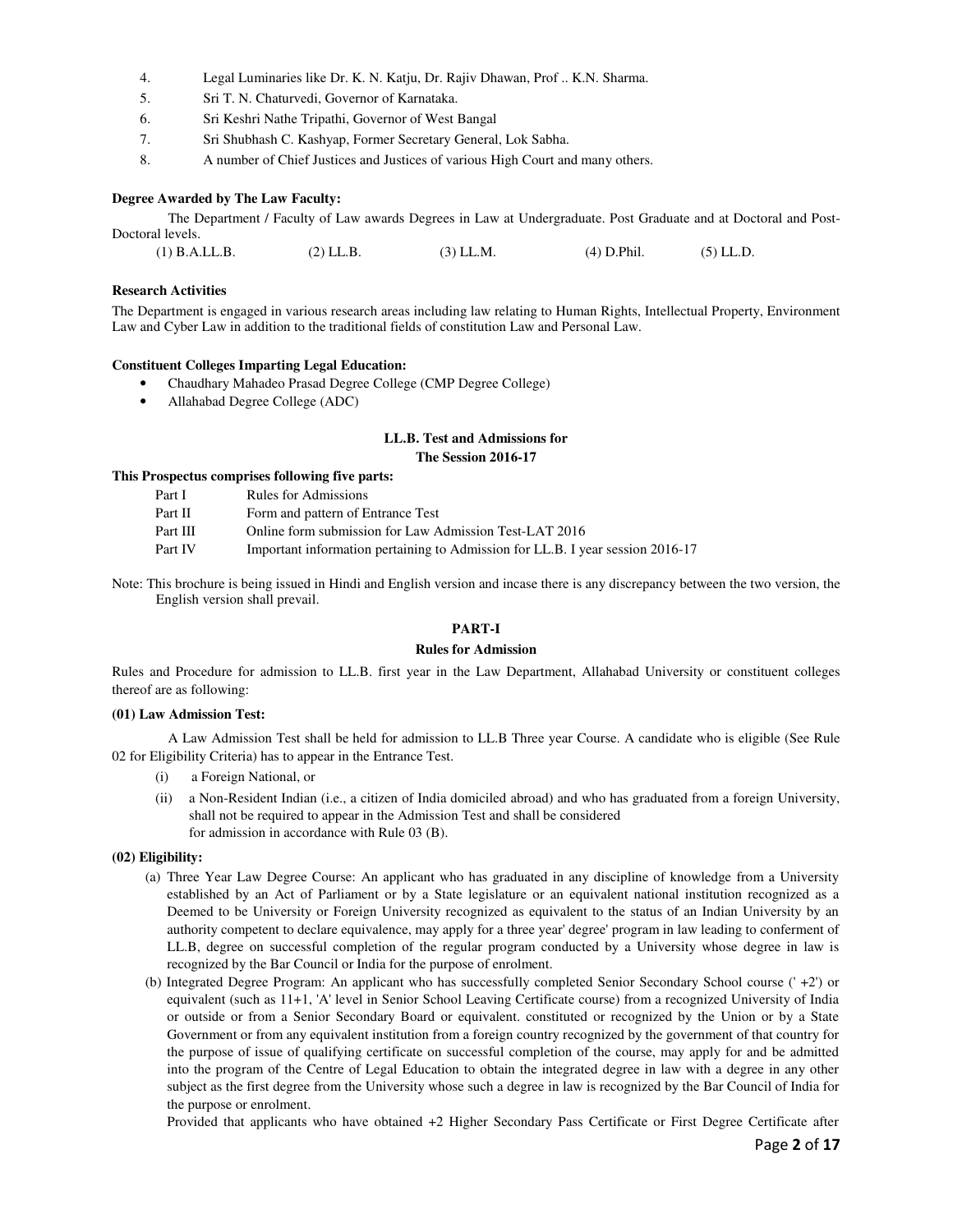prosecuting studies in distance or correspondence method shall also be considered as eligible for admission in the Integrated Five Years course or three years' LL.B. Course, as the case may be. Explanation: The applicant who have obtained 10+2 or graduation / post graduation through open universities system directly without having any basic qualification for prosecuting such studies are not eligible for admission in the law courses.

#### **(ii) Minimum marks in qualifying examination for admission:**

 Bar Council of India may from time to time, stipulated the minimum percentage of marks not below 45% of the total marks in case of general category applicant, 42% for OBC category and 40% of the total marks in case of SC and ST applicant, to be obtained for the qualifying examination. such as +2 Examination in case of Integrated Five Years' course or Degree course in any discipline for Three years' LL.B. Course for the purpose of applying for an getting admitted into a Law Degree Program of any recognized University in either of the streams.

 Provided that such a minimum qualifying marks shall not automatically entitle a person to get admission into an institution but only shall entitle the person concerned to fulfill other institutional criteria notified by the institution concerned or by the government concerned from time to time to apply far admission.

#### **Online Form Fee : Rs 600/- (Rupees Six Hundred) for General and OBC candidates and of Rs 300/- (Rupees Three Hundred) for SC, ST and PH candidates.**

#### **(03) Application Form:**

- Every candidate shall, except those exempted from appearing in the Law Admission Test as per Rule 1 (i) and (ii) fill the online registration form on payment of prescribed fee within the dates prescribed and as per the Admission Notification and shall have to submit it Online (after duly filling). Such a candidate shall have to appear in the Law Admission Test according to the schedule given in the end ofthis Prospectus from a Centre Allotted to him by the Admission Test Committee.
- (b) For candidates exempted from appearing in the Admission Test, there shall be a separate procedure to be notified later on by faculty of Law. There shall be a special process of application and admission for candidate exempted from appearing in the Admission Test, which shall be communicated separately by aculty of Law.

#### **(04) Pattern of Admission Test:**

There shall be three question papers in the Admission Test.

#### **(05) Reservation of Seats:**

(a) Reservation of seats available in LL.B.-I shall be made as under:

In accordance with provision of Section 9 of the University of Allahabad Act, 2005 (Act No. 26 of 2005) seats shall be reserved for Scheduled Caste (SC), Scheduled Tribe (ST) and Other Backward Classes (OBC) category candidates in all subject / course for which the Admission Test has been held, in accordance with following given as under:

- (i) 15 % of the total seats in each subject / course shall be reserved for candidates belonging to Scheduled Caste (SC) category;
- (ii) 7.5 % of the total seats in each subject / course shall be reserved for candidates belonging to Scheduled Tribe (ST) category; and
- (iii) 27 % of the total seats in each subject / course shall be reserved for candidates belonging to Other Backward Caste (OBC) category.
- (iv) In case the seats reserved for Scheduled Tribe (ST) category candidates remain vacant on account of non-availability of candidates the same shall be filled by the candidates of Scheduled Caste (SC) candidates.
- (v) In case the seats reserved for Scheduled Caste (SC) category candidates remain vacant on account of non-availability of candidates the same shall be filled by the candidates of unreserved category (General).

If eligible candidates belonging to the ST category are not available to fill any seat reserved for them under clause 5(ii) above, such seat shall be filled by candidates belonging to the SC category. Reservation to candidates belonging to other backward classes (OBC) shall be given by the University as per Government of India guidelines, the regulation / norms issued by the UGC and in accordance with the order / judgment of the Hon'ble Supreme Court of India or the Hon'ble High Court of Allahabad, in regard to the reservation of seats in admission to the LL.B Three Year Course.

(vi) Physically Challenged: "A candidate who has a certified disability of not less than 40 % in any limb or in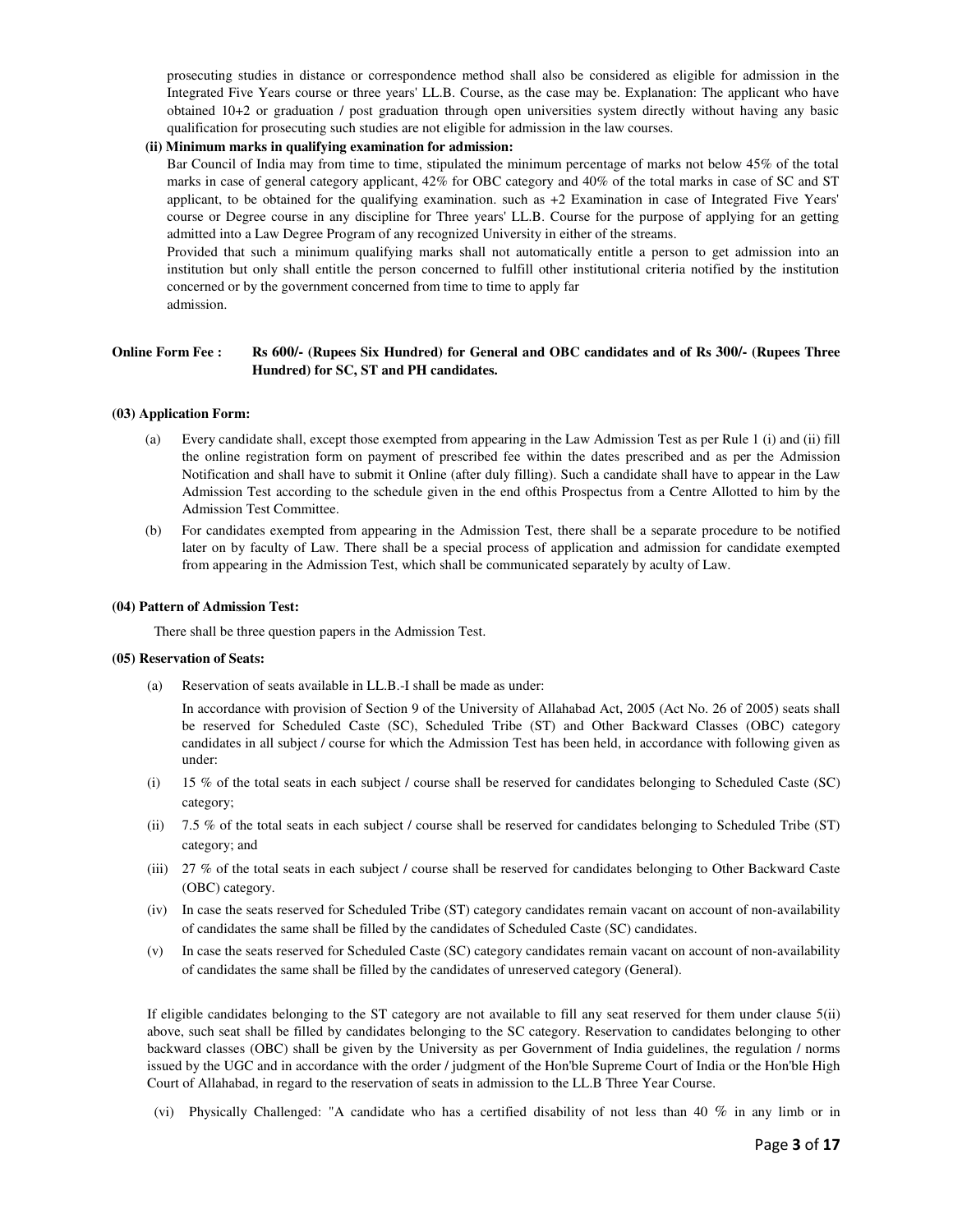orthopaedic structure which, in the opinion of the Medical Board (constituted by the University of Allahabad), amounts to an overall physical handicap of not more than 70 % or is a certified blind, may be admitted to the concerned course / subject, irrespective of his position in the order of merit of the total aggregate score, on the recommendation of the Medical Board, subject to the condition that number of such candidates shall not exceed 3 % (1% Hearing impaired, 1 %) visually impaired and 1 % Orthopaedic disability and cerebral palsy) of the total seats in the respective course / subject. The privilege shall not be given except claimed by the candidate at the time of application. At the time of admission the candidate shall be required to produce a certificate issued by the Chief Medical Officer of the appropriate District or by the Viklang Kendra, Allahabad, which testifies to his disability and bears an attested photograph indicating his / her disability clearly.

- (1) All candidates entitled to be admitted under the above quota to a course shall be adjusted against their respective social category.
- (2) Seats under physically handicapped quota shall be filled in order of preference given bellow:
	- (I) Visually impaired
	- (II) Hearing impaired
	- (III) Orthopaedic disability
- (3) Seats of each category given in 2. (I), (II) & (III) shall be filled on the basis of order of merit of the candidates in the Admission Test."
- (b) Subject to the provisions of clause (a) above, where due to non-availability of eligible candidates any of the seats reserved under clause 5(i) & (ii) remains unfilled, it shall be filled by a candidate of the unreserved (i.e. General category).
- (c) If a candidate belonging to any of the categories mentioned in clause (a) gets selected for admission on the basis of merit with unreserved (i.e. General) category candidates, he shall not be adjusted against the seats reserved for the said categories under clause (a).
- (d) No candidate shall be eligible for admission against the seats reserved for any of the categories specified in clause (a) except if he has duly claimed the concerned status in the Form and has submitted therewith evidence of holding a valid certificate to that effect, in the format approved for the purpose by the Central Government from a Competent Authority (such as Tehsildar/ Magistrate/Authorised Government Officer) holding charge in the administrative unit to which the candidate belongs.
- (e) University Employees *I* Teachers: After the completion of admission on the sanctioned seats in each course of study, the sons and daughter of regularly appointed and retired teachers / employee of the University, the University Institutes, the constituents Colleges and constituents Institutes, on producing relevant certificate duly signed by the Registrar in case of University and University Institutes, the Principal in the case of constituent Colleges and the Director in case of constituent Institutes shall be admitted, on the basis of their relative scores against 5 % supernumerary seats (with a minimum of one seat) in each course of study, only in the unit / sub- unit in which such Teachers / Employees are serving or where from they have superannuated.

Provided further if in case seats remain vacant in a course in the unit/subunit, these will be filled by the wards of the employees of other units/subunits.

**06 Admission of eligible candidates** to LL.B. Part I shall be made up to the limit of seats available and subject to special considerations permissible, on the basis of the order of merit of computed marks calculated according to Rule 07. The said order of merit shall be prepared separately for the candidates belonging to General, SC/ST and OBC categories. Candidates admitted under special consideration

shall be accommodated against unreserved seats, or as the case may be SC or ST categories depending on their social status.

**06A.** Admission to Allahabad University or a constituent college thereof shall be made by the process of counseling. The selected candidate must appear personally for counseling along with all the documents on the specified date, time and place.

#### **07 Computation of Marks:**

(a) The Computed Marks of a candidate who has appeared in the Admission Test shall be calculated by adding the Weightage, Premium and Special Premium applicable, respectively, under Rules 08, 09 and 10 to his/her score (out of 300) in the Admission Test, hereinafter in these rules called as the standardized score.

Provided that in case of a candidate who is not required to appear in the Admission Test, the standardized score shall be calculated by reducing his aggregate marks in the all parts of the Qualifying Examination taken together to the denominator of 300.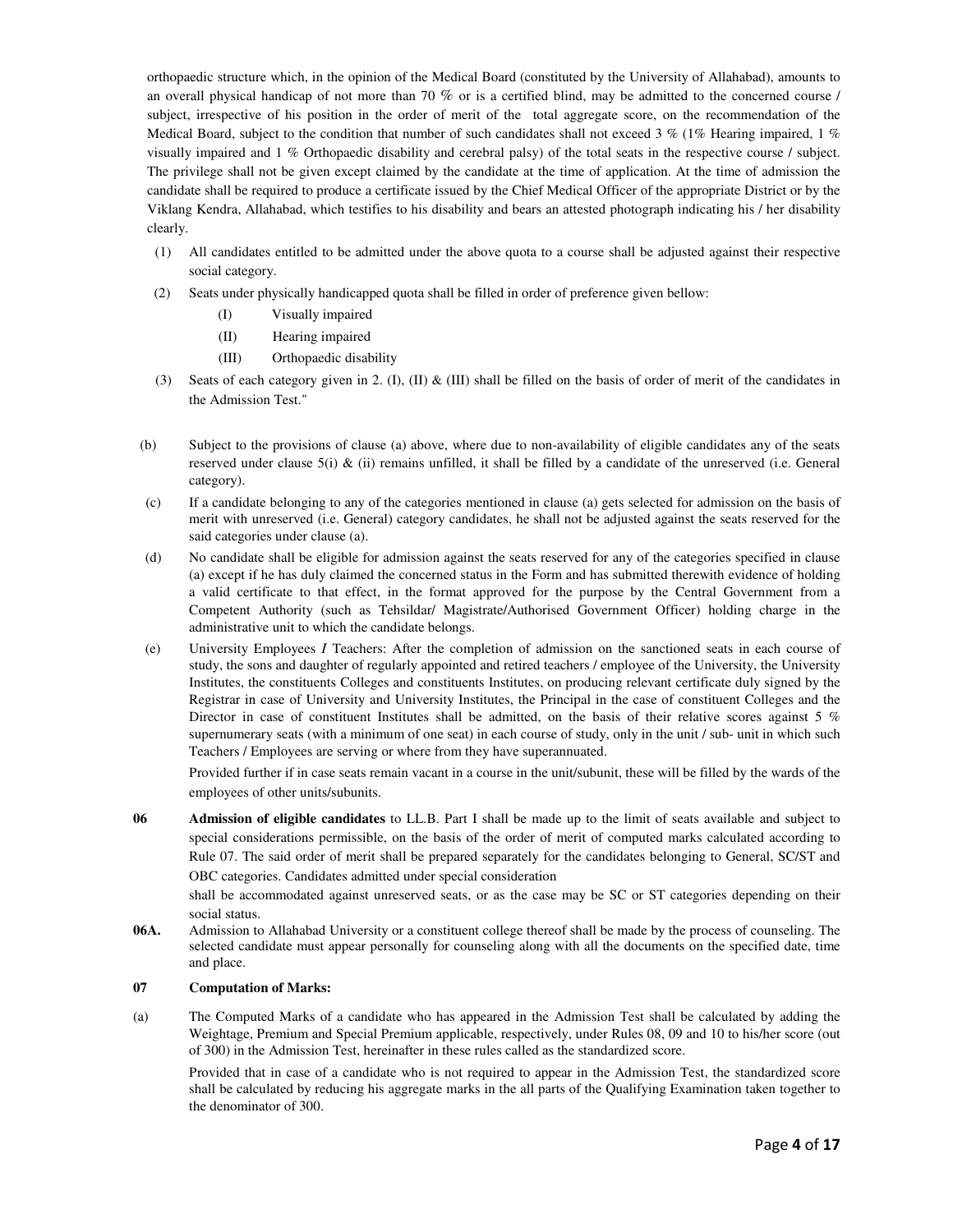Provided further that in case the Standardised Score of a candidate not required to appear in the Admission Test cannot be worked out under the preceding provision, on account of difficulty in interpreting the marking system of the University from which he/she has passed the Qualifying Examination, his/her Standardised Score shall be worked out in accordance with guidelines issued by the board.

- (b) If the candidate is covered, according to the Ordinance and Regulation of the University, under the category of Kashmiri Migrant, then a weightage equal to 10% of his score shall be permissible to him/her. This weightage shall be permissible only after the candidate has produced before the admission committee a certificate to this effect issued by Joint Secretary or an officer of equivalent rank, of the Ministry of Human Resource Development.
- (c) A premium (addition) of 5 percent of the score shall be given to the candidate who holds the 'C' Certificate of the National Cadet Corps. Provided that the said Premium shall not be applicable except if the candidate has claimed the same in his Form and

has appended with the Form evidence of holding the said Certificate. (d) The weightage and Premium mentioned under clauses (c) and (d) of this rule shall not be extended except if the candidate has duly made a claim to this effect on the Application Form and has produced evidence therewith in

(e) If owing to the complexities in the evaluation system of the University conducting the qualifying examination of a candidate exempted from the admission test his standardized total cannot be calculated, the same shall be determined according to the guidelines of the body authorized under appropriate Ordinance of the University of Allahabad.

#### **(08) Special Consideration for Candidates belonging to certain categories:**

The following special considerations shall be applicable to:

support of such claim at the time of admission.

- (a) Candidates, who (i) have appeared in the Admission Test, or (ii) being exempted from appearing in the Admission Test Under the provision to Rule 01 and otherwise eligible for admission, shall be considered for Admission irrespective of their place in the merit list.
- (b) A Foreign National or a Non-resident Indian governed by the provision to Rule 01 who has passed the Qualifying examination and has applied for admission in the manner specified under Rule 3(b) and whose application has been recommended by Foreign Students Advisor of the University.
- (c) Candidates under Sports quota are admitted as per University Rules.
- (d) (i) A candidate, who (a) has a certified disability of not less than 40% in any limb or in orthopedic structure, which in the judgment of the Assessment Committee referred to in sub-clause (ii) amounts to an overall physical handicap of not less than 70 %, or (b) is certified blind, may be admitted to the Course or Subject concerned, irrespective of his place in the order of merit of Computed Marks, on the unanimous recommendation of the said Committee, in case he can pursue the LL.B. course without difficulty, but the number of such candidates admitted shall not exceed 3% of the approve seats.

Provided that this privilege shall not be extended except if the candidate has duly made a claim to this effect in the Form and has appended therewith evidence of the nature specified in sub-clause (iii) in support of such claim.

- (ii) The Assessment Committee shall consist of the Director of Admissions (or a teacher associated with the admissions process nominated by him) as Convener, the Dean of Students Welfare (or an Assistant Dean of Students Welfare nominated by him) and, on the nomination of the Dean of Students of Welfare, three Medical Doctors (of whom at least two must be present at any meeting of the Committee) including an Orthopaedic Specialist, an Opthalmological Specialist and, preferably a Lady Doctor/Specialist.
- (iii) No candidate shall be eligible for consideration under this clause except he/she submits a certificate duly issued by the Chief Government Medical Officer of an appropriate district or by the Viklang Kendra, Allahabad, testifying his/her disability. The Certificate so issued clearly indicating the disability must bear the attested photograph of the candidate.
- (09) Any scrutiny or revaluation of the Answer-booklets of the Admission Test shall not be permitted on any ground.

#### (10) **General Rules Regarding Application Forms:**

- (a) The amount paid by the candidates to University for the Admission Test shall not be refunded or carried forward under any circumstance.
- (b) The candidates shall make all the required entries (including his/her signature and photograph).
- (c) **A candidate, who has made any false entry in the specified Application Form in online submitting form for appearing in the Admission Test and / or for admission, or has omitted, concealed or misrepresented any relevant fact therein or has submitted photograph other than his own shall forfeit the claim to be considered for admission and his admission shall be cancelled with retrospective effect**. The candidate shall be responsible for veracity of all entries in the online form submitted.
- (d) The acceptance of the online Admission Application Form of a candidate shall be provisional and shall not give him/her any guarantee or right of admission.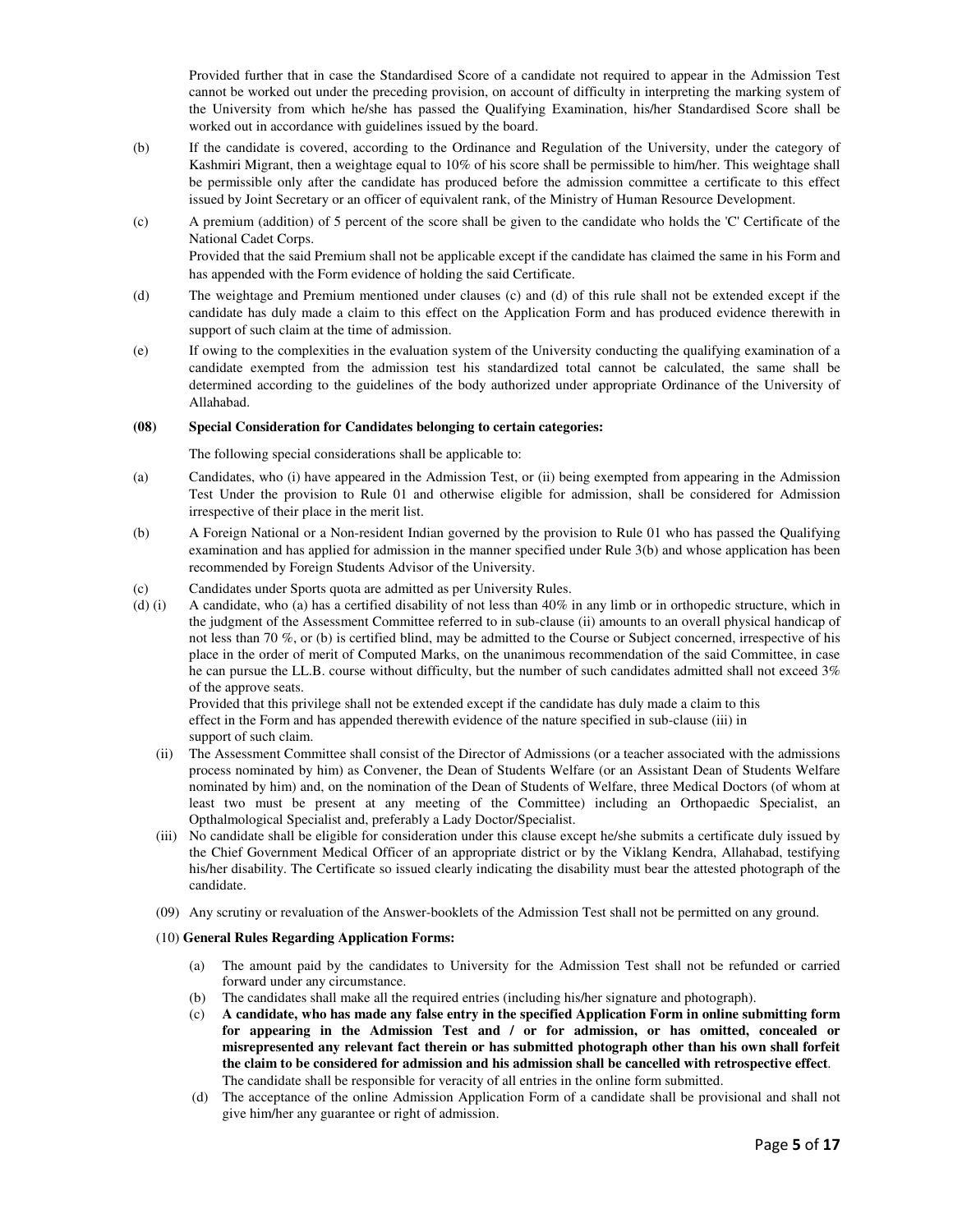#### (11) **General Rules:**

- (a) The University reserves the right to refuse admission to any candidate without assigning reasons and to make changes in the rules and procedure governing the Admission Test and admission from time to time.
- (b) A candidate charged with resort to unfair means/practice (s) shall be dealt with in accordance with the process laid down in this regard by the Board and if found guilty as charged, or for a lesser or greater of any of the offences charged. shall be punished in accordance with the schedule of penalties laid down by the Board ranging from cancellation of candidature/admission to debarment from admission in the University, any Institute or

Associated or Constituent College thereof for one or more years or forever.

- (c) The place of a candidate in the order of merit shall be modified in case of any error in the calculation of his computed marks, and the admission of a candidate who is excluded from the order of merit as a result of the rectification of his computed marks shall be cancelled.
- (d) The instructions regarding the enrolment of admitted candidates and the other Procedures to be undertaken by such candidates, as well as the penalties (including cancellation of admission) for failure to comply with the said instructions shall be issued by the Board and shall be binding on the admitted candidates.
- (e)The admission and enrolment in the LL.B. 1st year class of a candidate in contravention of the University Ordinances or the Regulations made there under, or of any other provision in force in the University, shall stand cancelled with retrospective effect at whatever stage such contravention is found.
- (12) The following provisions apply to the students and candidates seeking admission in Graduate, Post-Graduate and Research Courses:
	- (a) Any student of the University (which includes its Constituent Colleges and Institutes) shall not be permitted to be admitted or enrolled in more than one degree course (which includes reseach) or to remain admitted or enrolled in any other degree course of any other institution (which includes the Constituent College or Institute).
	- (b) The admission of a student mentioned in clause (a) in the University (which includes the Constituent Colleges or Institute) shall automatically stand cancelled w.e.f. the date he is admitted/enrolled in any other Institution (which includes the Constituent College or Institute).
	- (c) If a student mentioned in clause (a) gets admission in a new degree course in the University (which includes the Constituent College or Institute) his earlier admission/enrolment shall stand automatically cancelled w.e.f. the date of his admission/enrolment in the new degree course.
	- (d) If the admission/enrolment of a student has been cancelled under clause (c) automatically in a Post-Graduate degree course (which includes Law) and such student had earned eligibility of appearing in any part of that examination as an ex-student he may apply to the University for permission to appear as an ex-student but the examination committee shall grant such permission only on the fulfillment of following conditions:
		- (i) The documents establish that he has earned the said eligibility at the time of said cancellation.
			- (ii) Only prescribed academic sessions have elapsed from the academic session in which he was regularly admitted/enrolled.
	- (e) If any person has completed the duration of eight or more academic session in the University (which includes its constituent colleges and Institutes) he shall not be eligible for admission in any course.
	- (f) Any student of the University (which includes its Constituent colleges and Institutes) cannot appear as a regular student and/ex-student in more than one degree course in the same academic year.
	- (g) Except such student whose employer has sponsored or permitted him to participate in the concerned course (and to complete the required attendance), no student of the University (which does not include Institute of correspondence course) is permitted to take up full time employment or full time self-employment.
- **(13)** The decision of Board envisaged in the University Ordinance shall be final with respect to matters concerning the Admission Test and the processes precedent and subsequent thereto, including the process of admission, as need to be provided for but are not so provided by these Ordinances or the Regulations made there under.
- **(14)** List of candidates selected for admission on the basis of Admission Test and the waiting list of candidates shall be available on website https://www.digialm.com/EForms/html/form4394/index.html OR Admission-2016 link www.allduniv.ac.in and notice of Admission programme will be given through local daily newspapers. No personal information will be sent to the selected or waiting list candidates. The candidates has to keep himself alert with respect to such information.
- **(15)** A candidate from Select or Waiting list, while appearing for admission must bring with him his Admit Card, Requisite Fee, Required Photographs and the original and Self-attested photocopies of all those marks sheets/certificates which are required to be attached along with the Admission Application Form. Admission shall not be given to the candidates in the absence of any of these required documents.

#### **Part-II**

#### **Pattern of Admission Test**

A. The Law Admission Test shall be of2:30 hours duration. The test shall consist of Three Papers each of 100 marks,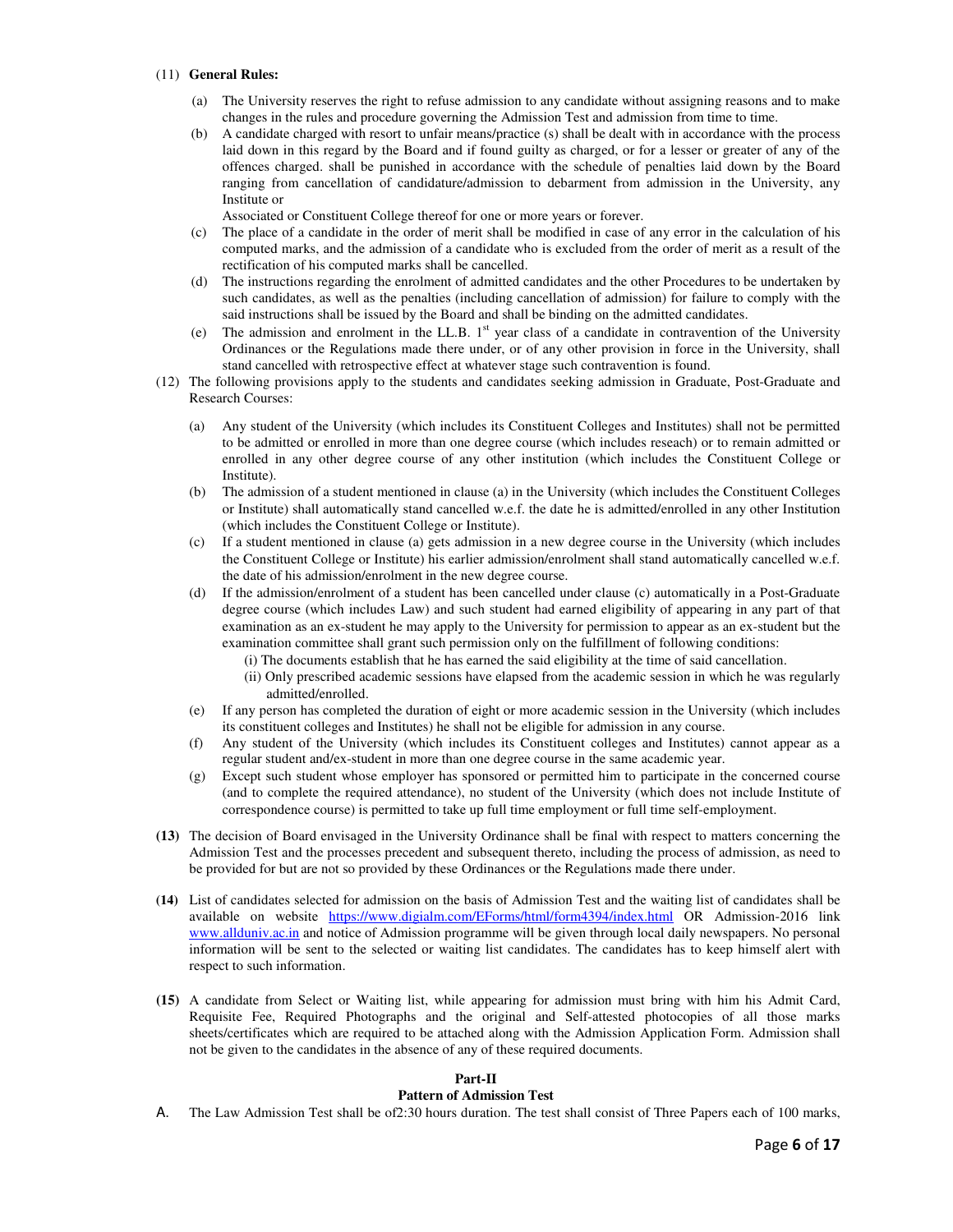as mentioned below:

**Valuation Method:** The questions to Paper I (Language Comprehension) and Paper II (General Awareness & Current Affairs) are of 1 mark each and for every correct answer candidate shall be awarded 1 mark and for every wrong answer 1/3 of a mark will be deducted.

The question to Paper III (Reasoning & Mental Ability) are of 2 marks each. For every correct answer candidate will be provided 2 marks and for every wrong answer 2/3 of a mark will be deducted.

#### **PAPER-I: Language Comprehension**

This paper shall consist of two sections. While Section I will deal with Hindi Language comprehension, Section II will cover English Language. Maximum marks allotted to each section shall be 50. Candidates are required to possess linguistic skills in both the languages of the level as is expected of a graduate student who has not had these as special subjects. In both the section, the test paper shall comprise passages for comprehension, synonyms, antonyms, homonyms, words commonly confused, vocabulary, one-word substitution, spellings, idioms, phrases, syntax, grammer, knowledge of proverbs, figures of speech, legal terms and precis writing, They are required to be reasonably proficient in their knowledge of English Language. There shall be objective-type question covering some or all the above mentioned areas.

#### **PAPER-II: General Awareness & Current Affairs**

This paper shall consist of objective questions pertaining to General Awareness about the major facts relating to Indian & World History/Geography/Environment/Indian Culture; Indian National Movement/Constitution/Legal system; Constitutional principles & Practices, Science & Technology, Contemporary system; Constitutional principles & Practices, Science & Technology, Contemporary National/Regional/International Political & Economic Perspectives; International Organizations/Treaties etc. along with questions on General Knowledge of traditional nature.

#### **PAPER-III: Reasoning & Mental Ability**

Mental Ability and Logical/Mathematical analysis, deductive reasoning, odd even discretion, classification, logical fallacy, analogy, syllogism, Agreement and disagreement to judge the bent of mind of candidates.

- B. There will be multiple choice questions in online Admission Test.
- C. If a candidate is found engaged in any verbal or other communication with, or obtains any material from any other candidate or person within or without the hall or place where he is seated for the Admission Test, or fails to comply with authoritative instructions, or initiates or participates in any intimidatory, violent or other conduct or activity which disturbs or disrupts the process of the Admission Test there or at other places, shall be punished for use of unfair means in the Test.
- D. The candidates suggested to opt for the most appropriate answer in the multiple choice questions.
- E. For appearing in the Test a candidate has to compulsorily bring with him the Computerized Admit Card, The Admit Card has to be downloaded by the candidate himself w.e.f. 21/05/2016 onwards. A candidate shall not be allowed to appear in the Admission Test if he does not bring with him the Computerized Admit Card.
- F. Bringing any unfair, unauthorized or unnecessary material (which includes books, part of the books, handwritten/printed/typed pages or liner diagrams/photocopies/mobile telephones or any other material/thing which may facilitate in answering etc.) by the candidate is totally prohibited. Use of any Calculator and to bring MOBILE in the examination hall is strictly prohibited.

#### **PART-III Information About Admission**

- 1. The Information are provisional/tentative and only for the guidance of the candidates. The University reserves the right to make any changes in them.
- 2. All information regarding Admission shall be put on the Notice Board of Law Faculty of the University and will be given in the local daily newspapers from time to time. No information shall be provided to the students personally.
- 3. The result of the Admission Test shall probably be declared on or before  $15<sup>th</sup>$  June, 2016 and will be put on the website https://www.digialm.com/EForms/html/form4394/index.html OR Admission-2016 link www.allduniv.ac.in.
- 4. The Admission will be given to the selected candidates in the 2016 as per the programme given with the Result.
- 5. Candidate selected for admission will be required to deposit the amount of fee chargeable by the University or the colleges as the case may be, at the time of admission.
- 6. Student who have graduated from any other University and are being enrolled in the University of Allahabad will be required to pay on additional amount of Rs. 100.00 as enrolment fee.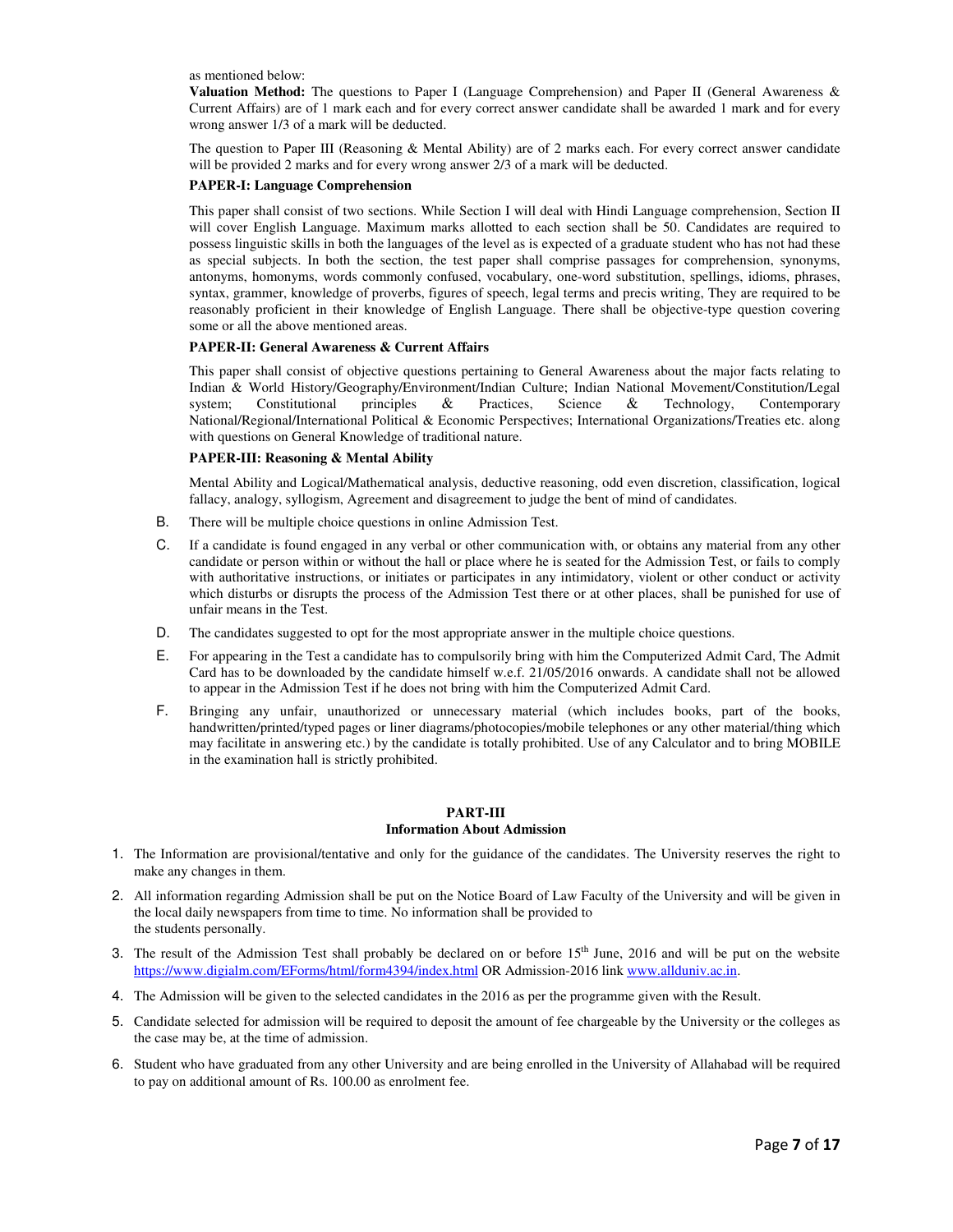#### . **PART-IV**

#### **Important Instructions:**

- 1. Before filling the Online Admission Application Form the candidates should read carefully the important notice given in the beginning and all Five Parts of this prospectus.
- 2. A person whose eligibility graduate examination result of the Session 2016-17 is awaited may also apply for Admission in the Session 2016-17 but his candidature shall be provisional. If he fails to produce the required eligibility papers at the time of Admission his candidature shall automatically be cancelled and he shall not be considered for Admission.

3. If a candidate fails to appear in the Admission Test his candidature shall be cancelled and ineffective and he shall not be considered for the Admission.

- 4. If the On-line Admission Form of a Candidate is incomplete or contains any wrong information, suppression of facts / misrepresentation or photograph other than that of the applicant, or false / forged documents, the Application Form, even after its acceptance and the Admission, shall be liable to be cancelled at any stage.
- 5. At the time of the admission the candidates must possess a pass degree of the undergraduate course.

6. After admission the candidate must deposit his Migration Certificate / Transfer Certificate at the counter after filling up the prescribed form.

7. A candidate must get himself enrolled in the university and department after admission to course so that his name may be mentioned in the class register.

8. After admission the candidates must get an I-card prepared immediately.

9. After passing the  $II<sup>nd</sup>$  Semester and or IV<sup>th</sup> Semester the student shall deposit the requisite fee within 15 days of the declaration of result in the University Law fee counter.

10. After deposition the fee he must get his I-card prepared for the next session in Proctor Office.

11. He shall also be required to report in the Department and get his name registered in the class register along with a copy of fee receipt and mark sheet; otherwise his name shall not be forwarded to Controller of Examinations.

12. Student shall be required to attend the classes regularly as per the classes allotted to them in the time table.

13. No student shall be allowed to appear in the exam if they fail to attend 75% of the classes as per Bar Council Rules.

### **For the convenience of the online application Help Desk has been setup**

### **Toll free phone number - 18002667753**

### **Email us at: helpdesk.auentrance@gmail.com**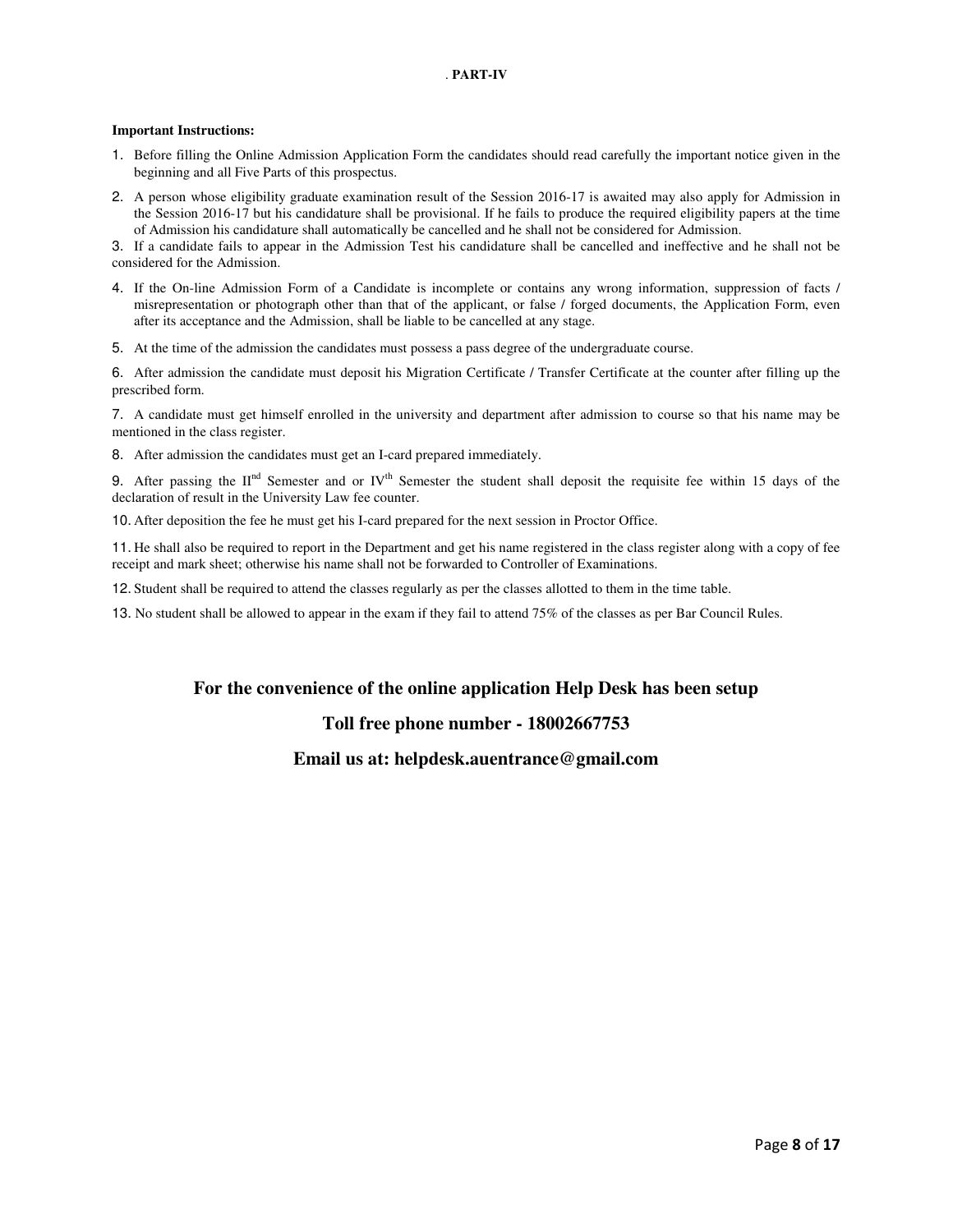# इलाहाबाद विश्वविद्यालय

# विधि संकाय

# $\nabla$ लएल0बी0 प्रवेश परीक्षा एवं प्रवेश सत्र 2016-17

इलाहाबाद विश्वविद्यालय के विधि विभाग एवं संघटक महाविद्यालय सी0एम0पी0 तथा ए0डी0सी0 के एलएल0बी0(त्रिवर्षीय) (समेस्टर) पाठ्यक्रम के प्रथम वर्ष(सत्र 2016–17) में प्रवेश के लिए दिनांक 25–30 मई के बीच प्रवेश परीक्षा आयोजित की जायेगी। प्रवश परीक्षा हेतु कला ⁄ वाणिज्य ⁄ कषि ⁄ इंजीनियरिंग ⁄ मेडिकल संकाय की स्नातक परीक्षा में अनारक्षित वर्ग न्यनतम 45 प्रतिशत, अन्य पिछड़ी जाति न्यूनतम 42 प्रतिशत तथा अनू0 जाति / जनजाति के अभ्यर्थियों के लिए न्यूनतम 40 प्रतिशत प्राप्तांक सहित उत्तीर्ण अभ्यर्थी ही अर्ह हैं। प्रवेश परीक्षा में ऐसे अभ्यर्थी सम्मलित हो सकते हैं जो वर्ष 2016 की उक्त स्नातक परीक्षा में सम्मलित हुए हैं तथा उतका परीक्षाफल प्रतीक्षित है, परन्तु यदि वे रनातक परीक्षा में अर्हकारी प्रतिशत से कम प्राप्तांक अर्जित करेंगे तो वे प्रवेश हेतू अनई होंगे। केवल विदेशी नागरिक या विदेशी विश्वविद्यालय के स्नातक अ. निवासी भारतीय(एन0आर0आई0) प्रवेश परीक्षा में प्रस्तुति से मुक्त हैं, तथा उन्हें प्रवेश हेतु अधोहस्ताक्षरकर्ता से सीधे सम्पर्क करना चाहिए। प्रवेश परीक्षा / प्रवेश से सम्बन्धित महत्वपूर्ण सूचनाएं विवरणिका में वर्णित हैं विस्तृत जानकारी के लिए पोर्टल https://www.digialm.com/EForms/html/form439/index.html या विश्वविद्यालय की वेब साइट www.allduniv.ac.in पर देंखे।

ऑनलाइन शुल्क रु0 600/ $-$ (छः सौ रुपये मात्र) किन्तु रु0 300/ $-$  अनु.जाति/जनजाति, विकलांग हेतु हैं। आवेदन पत्र ऑनलाइन इलाहाबाद विश्वविद्यालय की वेबसाइट www.allduniv.ac.in या पोर्टल https://www.digialm.com/EForms/html/form439/index.html पर 19 मई, 2016 से 09 जून 2016 तक किये जा सकते हैं। प्रवेश पत्र उक्त वेबसाइट पर ही दिनांक 21 मई, 2016 से ऑनलाइन प्राप्त किये जा सकेंगे। प्रवेश पत्र डाक द्वारा निर्गत नही किये जायेगा।

### खण्ड एक

### प्रवेश सम्बन्धी नियम

इलाहाबाद विश्वविद्यालय के विधि संकाय के विधि विभाग वि0वि0. ए0डी0सी0 एवं सी0एम0पी0 महाविद्यालय की एलएल0बी0 प्रथम वर्ष में प्रवेश हेतु नियम एवं व्यवस्था निम्नानुसार है।

1. एलएल0बी0पाठयक्रम में प्रवेशों के निमित विधि संकाय संयुक्त प्रवेश परीक्षा होगी। नियम 2 के अनुसार अर्ह प्रवेशार्थी की प्रवेश परीक्षा में अनिवार्यतः प्रस्तुत होना होगा, परन्तु ऐसे प्रवेशार्थी से जो (अ) विदेशी नागरिक है, या (आ) किसी विदेशी विश्वविद्यालय से स्नातक परीक्षा उत्तीर्ण अनिवासी भारतीय(एन.आर.आई.) हैं से प्रवेश परीक्षा में प्रस्तुत होने की अपेक्षा नहीं होगी, ताकि वह नियम 03(ख) के अधीन प्रवेश हेत विचारणीय होगा।

# $2.$  अर्हता $-$

- (क) भारतीय बार कौंसिल द्वारा मान्यता प्राप्त इलाहाबाद विश्वविद्यालय के विघि संकाय के विधि विभाग, ए0डी0सी0 एवं सी0एम0पी0 महाविद्यालय, में एलएल0बी0त्रिवर्षीय पाठ्यक्रम में प्रवेश हेतू संसद या राज्य विधायिका या अन्य समनार्थी राष्ट्रीय संस्था से मान्यता विश्वविद्यालय या डीम्ड विश्वविद्यालय या विदेशी विश्वविद्यालय जिसे सक्षम प्राधिकारी द्वारा भारतीय विश्वविद्यालय के समान स्तर का माना गया है, से स्नातक उत्तीर्ण अभ्यर्थी अर्ह होगे।
- (ख) अर्हकारी परीक्षा में न्यूनतम अंक– भारतीय बार कौसिल द्वारा समय–समय पर निर्धारित अर्हकारी परीक्षा में न्यूनतम अंक जिसमें अनारक्षित वर्ग के 45 प्रतिशत, अन्य पिछडी जाति के 42 प्रतिशत तथा अनुसूचित जाति / अनुसूचित जनजाति दिव्यांग 40 प्रतिशत अर्जित किया है, एलएल0बी0तृतीय वर्षे में प्रवेश हेतु अर्ह होंगे। किन्तु अर्हकारी परीक्षा में निर्दिष्ट अंक अर्जित कर लेने मात्र से ही वह व्यक्ति इलाहाबाद विश्वविद्यालय में प्रवेश का अधिकार नही प्राप्त कर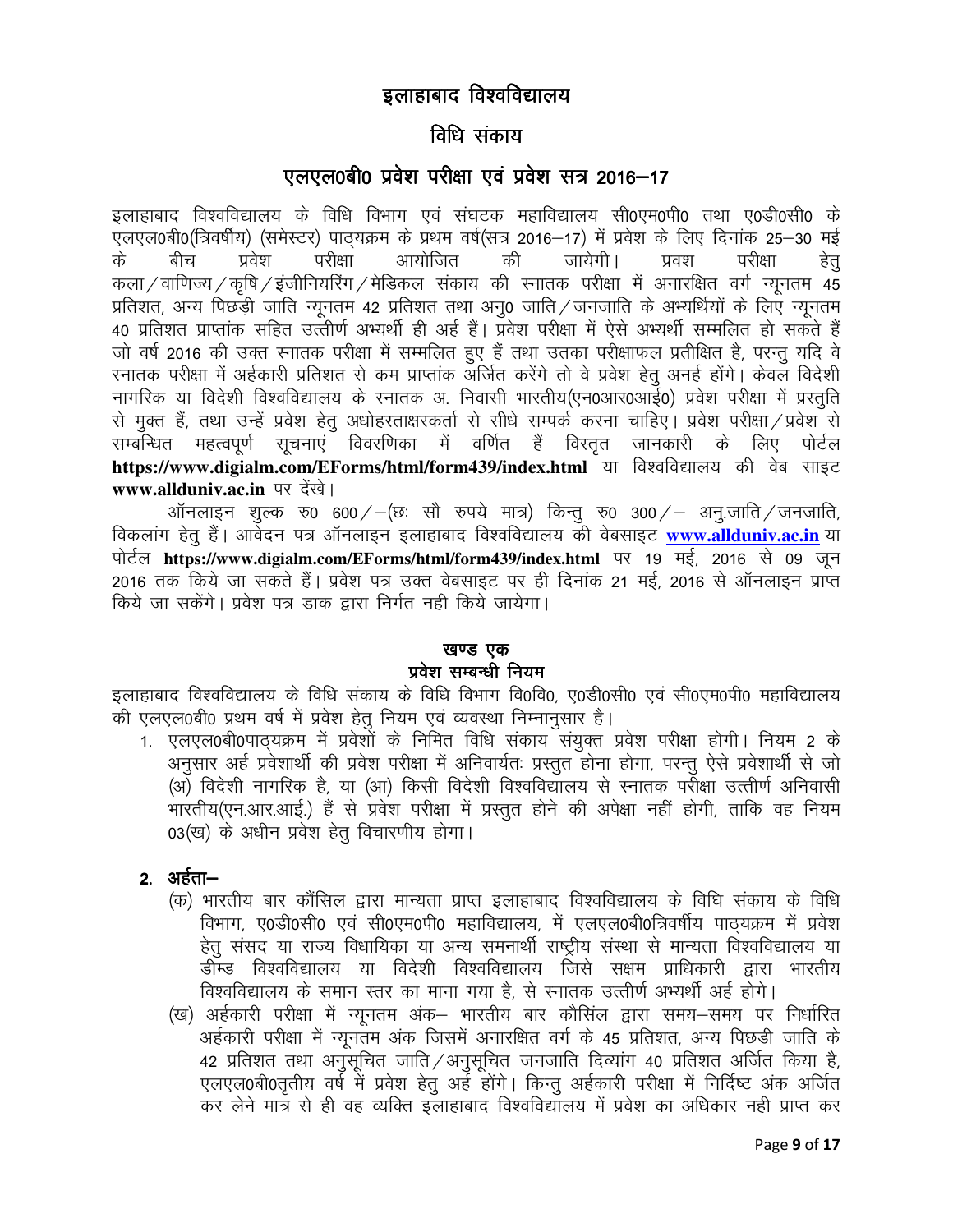सकेगा। उसे केवल विश्वविद्यालय द्वारा आयोजित प्रवेश परीक्षा में शामिल होने की योग्यता अर्जित होती है।

यदि प्रवेशार्थी का अर्हकारी परीक्षा का परीक्षाफल प्रतीक्षित है, तो भी वह प्रवेश हेतु आवेदन कर सकता है तथा प्रवेश परीक्षा में प्रस्तुत हो सकता है, किन्तु ऐसी स्थिति में प्रवेशार्थी की अभ्यर्थना(कैण्डीडेचर) मात्र अनन्तिम् (प्रोविजनल) होगी। यदि ऐसा प्रवेशार्थी उक्त अर्हकारी परीक्षा में अनुत्तीर्ण हो जाता है या वह समग्र योग में अपनी सामाजिक स्थिति के अनुसार 45 / 42 / 40 प्रतिशत, जैसा हो, से कम प्राप्तांक अर्जित करता है या उक्त अर्हकारी परीक्षा के द्वितीय परीक्षा में सम्मिलित होता है। या अर्हकारी परीक्षा के परीक्षाफल की घोषणा हेत् .<br>उपर्यक्त अध्यादेशों में प्राधिकृत निकाय द्वारा नियत अन्तिम तिथि तक उक्त परीक्षाफल की घोषणा नहीं हो पाती है तो प्रवेशार्थी का अनन्तिम अभ्यर्थन निरस्त हो जायेगा तथा वे प्रवेश हेत अनर्ह हो जायेगा।

- 3. आवेदन पत्र-
	- (क) नियम 02 के खण्ड(अ) के अनुसार प्रवेश परीक्षा में प्रस्तुति से मुक्त प्रवेशार्थियों को छोड़कर प्रत्येक प्रवेशार्थी को इस विवरणिका में मुद्रित प्रवेश अधिसूचना में वर्णित विधि एवं प्रक्रिया के अनुसार नियत तिथि के अन्दर निर्धारित प्रवेश आवेदन प्रपत्र आनलाइन प्रस्तुत कर, निर्दिष्ट राशि का भुगतान करना होगा तथा उसे प्रदत्त परीक्षा केन्द्र पर निर्धारित तिथि को, जो पोर्टल https://www.digialm.com/EForms/html/form439/index.html या विश्वविद्याालय की वेब साइट www.allduniv.ac.in पर उपलब्ध होगी, प्रवेश परीक्षा में प्रतिभाग करना होगा।
	- (ख) प्रवेश परीक्षा में प्रस्तुति से मुक्त प्रवेशार्थियों हेतु विशेष आवेदन एवं प्रवेश प्रक्रिया होगी जिसे पृथक रूप संसूचित किया जायेगा।

### 4. आरक्षण-

(क) एलएल0बी0त्रिवर्षीय पाठ्यक्रम के प्रथम वर्ष में उपलब्ध स्थानों में आरक्षण प्रवेश के समय तत्सम्बन्धित परिवर्तित / संशोधित नियमों के आधार पर ही दिया जायेगा। आरक्षण की वर्तमान व्यवस्था निम्नवत् है।

|  |  |  |  | (अ) अनुसूचित जातियों के प्रवेशार्थियों हेतु |  |  | : $15%$ |
|--|--|--|--|---------------------------------------------|--|--|---------|
|--|--|--|--|---------------------------------------------|--|--|---------|

| (ब) अनुसूचित जनजातियों के प्रवेशार्थियों हेतु | : $7.5%$ |  |
|-----------------------------------------------|----------|--|
|-----------------------------------------------|----------|--|

- (इ) अन्य पिछड़ा वर्ग से सम्बिन्धित अभ्यर्थियों हेतु : 27%
- (ई) दिव्यांग अभ्यर्थियों के लिए : 3%(1% श्रवण दोष, 1% दृष्टि दोष, 1% अस्थि

विकलांग)

| $\overline{\phantom{0}}$ |         |      |      |   |      |
|--------------------------|---------|------|------|---|------|
| विस्तत                   | जानकारा | - In | .ਕਾਾ | л | पाटल |
|                          |         |      |      |   |      |

https://www.digialm.com/EForms/html/form439/index.html या विश्वविद्यालय की वेब साइट www.allduniv.ac.in को देखें।

(उ) केवल विश्वविद्यालय कर्मचारी एवं अध्यापकों हेतु : विश्वविद्यालय के प्रवेश नियमों के

अनुसार

(ख) यदि अनुसूचित जनजातियों के प्रवेशार्थियों की अनुपलब्धता के कारण उनके लिए आरक्षित स्थान खाली रह जाते हैं तो ऐसे रिक्त स्थानों को अनुसुचित जातियों के प्रवेशार्थियों हेतू आरक्षित स्थान में समायोजित कर दिया जायेगा।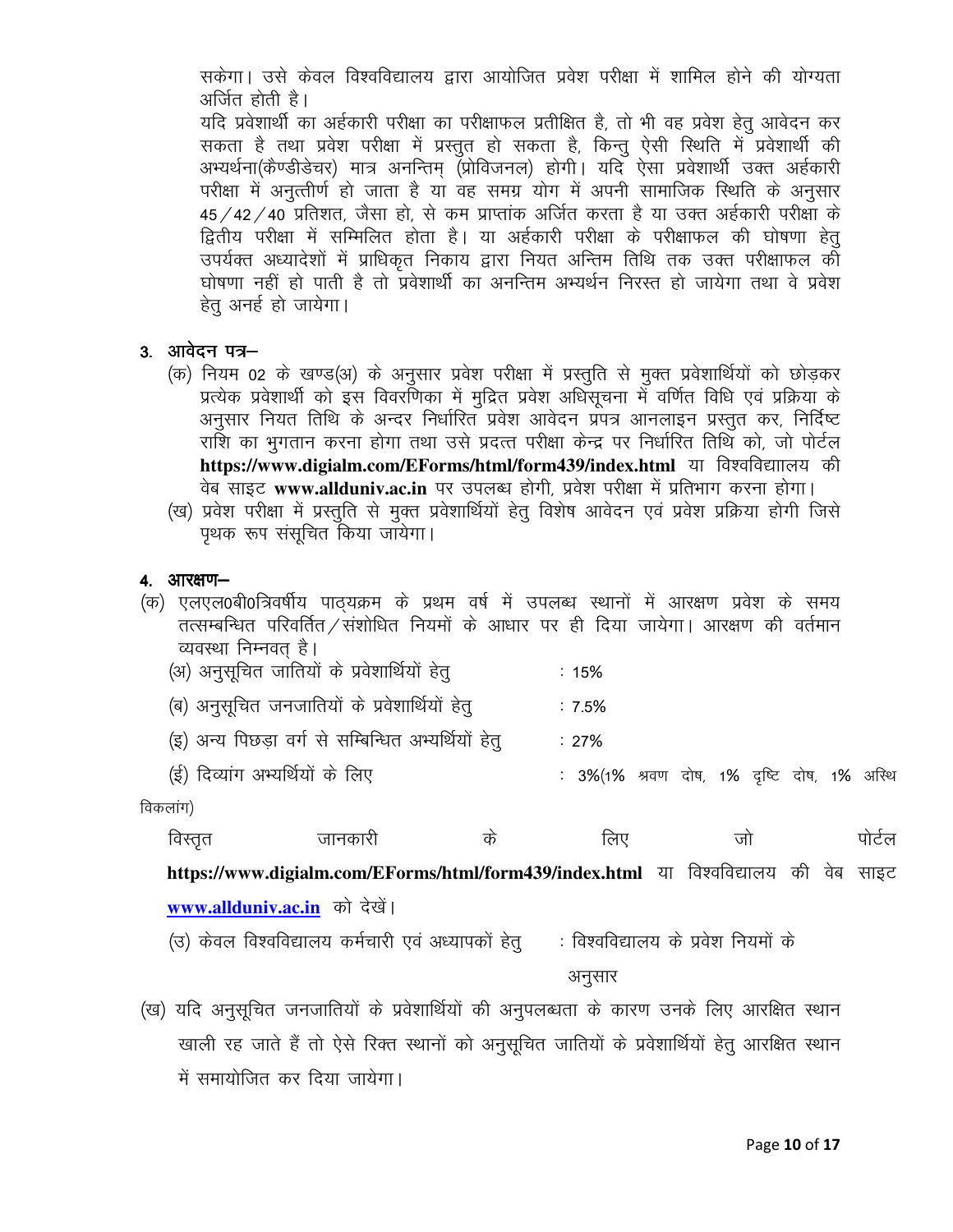एलएल0बी0कोर्स में अन्य पिछड़ा वर्ग(ओ.बी.सी.) के प्रवेशार्थियों को विश्वविद्यालय द्वारा आरक्षण का लाभ भारत सरकार के निर्देशों, यू.जी.सी. के नियमों एवं माननीय सर्वाच्च न्यायालय तथा उच्च न्यायालय, इलाहाबाद के आदेशानसार प्रदान किया जायेगा(अगर लागू हो तो)।

- (ग) यदि आरक्षित कोटि का कोई प्रवेशार्थी श्रेष्ठताक्रम में अपनी स्थिति के आधार पर अनारक्षित स्थान पर प्रवेश अर्ह होता है, तो प्रवेश दिये जाने पर उसे अनारक्षित स्थान पर समायोजित किया जायेगा।
- (घ) आरक्षित स्थान पर प्रवेश हेतू केवल वह प्रवेशार्थी अर्ह होगा जिसने प्रवेश प्रपत्र में आरक्षित कोटि की सदस्यता का उल्लेख किया है तथा प्रपत्र के साथ उसका साक्ष्य संलग्न किया है कि वह राज्य / केन्द्र शासन द्वारा निर्धारित प्रारूप पर सक्षम अधिकारी (यथा प्रवेशार्थी के स्थायी आवास की प्रशासनिक इकाई में प्रभार–धारक तहसीलदार दण्डाधिकारी / प्राधिकृत शासकीय अधिकारी) द्वारा निर्गत विधि सम्मत पत्र का धारक है।
- 5. एलएल0बी0त्रिवर्षीय पाठ्यक्रम प्रथम वर्ष की कक्षा में अर्ह प्रवेशार्थियों को प्रवेश, उपलब्ध स्थानों की सीमा तक, अनुमन्य विशेष सुविधाओं (स्पेशल कान्सिडरेशन्ज) के अधीन, नियम 07 के अनुसार आकलित संगणिक अंकों के श्रेष्ठता क्रम अनारक्षित(अर्थात सामान्य) स्थानों तथा अनुसूचित जनजातियों प्रवेशार्थियों हेतु पृथक–पृथक आयोजित किया जायेगा। विशेष सुविधाओं के अधीन प्रविष्ट प्रवेशार्थियों को उनकी सामाजिक कोटि के अनुसार आरक्षित स्थानों पर(यथारिथति) समायोजित किया जायेगा।
- (अ) इलाहाबाद विश्वविद्यालय अथवा संघटक महाविद्यालयों में प्रवेश परामर्श(कौन्सलिंग) द्वारा किया जायेगा। चयनित अभ्यर्थी निर्धारित तिथि समय एवं स्थान पर समस्त प्रपत्रों सहित व्यक्तिगत रूप से अवश्य उपस्थित हों।

# 6. मूल्यांकन

- (क) प्रवेश परीक्षा में प्रस्तुत (एवं उसमें नियम 04 में निर्दिष्ट न्यूनतम अर्हकारी अंक या उससे अधिक अंक प्राप्त) प्रवेशार्थी द्वारा 300 के पूर्णांक पर उसमें अर्जित एवं आवश्यकतानुसार अनुमापयोजित(स्केल्ड) प्राप्तांक अथवा प्रवेश परीक्षा में प्रस्तुति से मुक्त प्रवेशार्थी द्वारा (उपबन्ध के अधीन) अर्जित प्राप्तांको के संगणित अंक के आँकलन के लिए मानकीय योग में निम्नानुसार अधिभार (बेटेज) एवं अधिभार / प्रीमियम जोड़ा जायेगा।
- (ख) यदि प्रवेशार्थी विश्वविद्यालय के अध्यादेशों एवं विनियमों के अनुसार माइग्रेन्ट की कोटि में आता है तो उसे उसके प्राप्तांक पर 10 प्रतिशत का अधिभार अनुमन्य होगा ये अधिभारता तभी अनुमन्य होगी जब प्रवेशार्थी मानव संसाधन विकास मंत्रालय के संयुक्त सचिव अथवा समकक्ष अधिकारी से उक्त आशय का प्रमाण पत्र प्रवेश समिति के समक्ष प्रस्तुत करेगा।
- (ग) यदि प्रवेशार्थी एन.सी.सी. के सी प्रमाण पत्र का धारक हे तो उसके प्राप्तांक का 5 प्रतिशत अधिलाभ अनुमन्य होगा।
- (घ) उपबन्ध (क) एवं (ख) में उल्लिखित अधिभार तभी अनुमन्य होंगे यदि प्रवेशार्थी ने अपने प्रवेश आवेदन प्रपत्र में विधिक्त इस आशय का दावा किया है तथा संगत प्रमाण पत्र के धारक का साक्ष्य उसमें संलग्न किया है।
- (इ) प्रवेश परीक्षा से मुक्त प्रवेशार्थी की अर्हकारी परीक्षा के आयोजक विश्वविद्यालय के उपर्युक्त अध्यादेशों में प्राधिकृत निकाय के मार्गदर्शों के अनुसार किया जायेगा।
- 7. विशिष्ट वर्ग के अभ्यर्थियों हेतु नियम-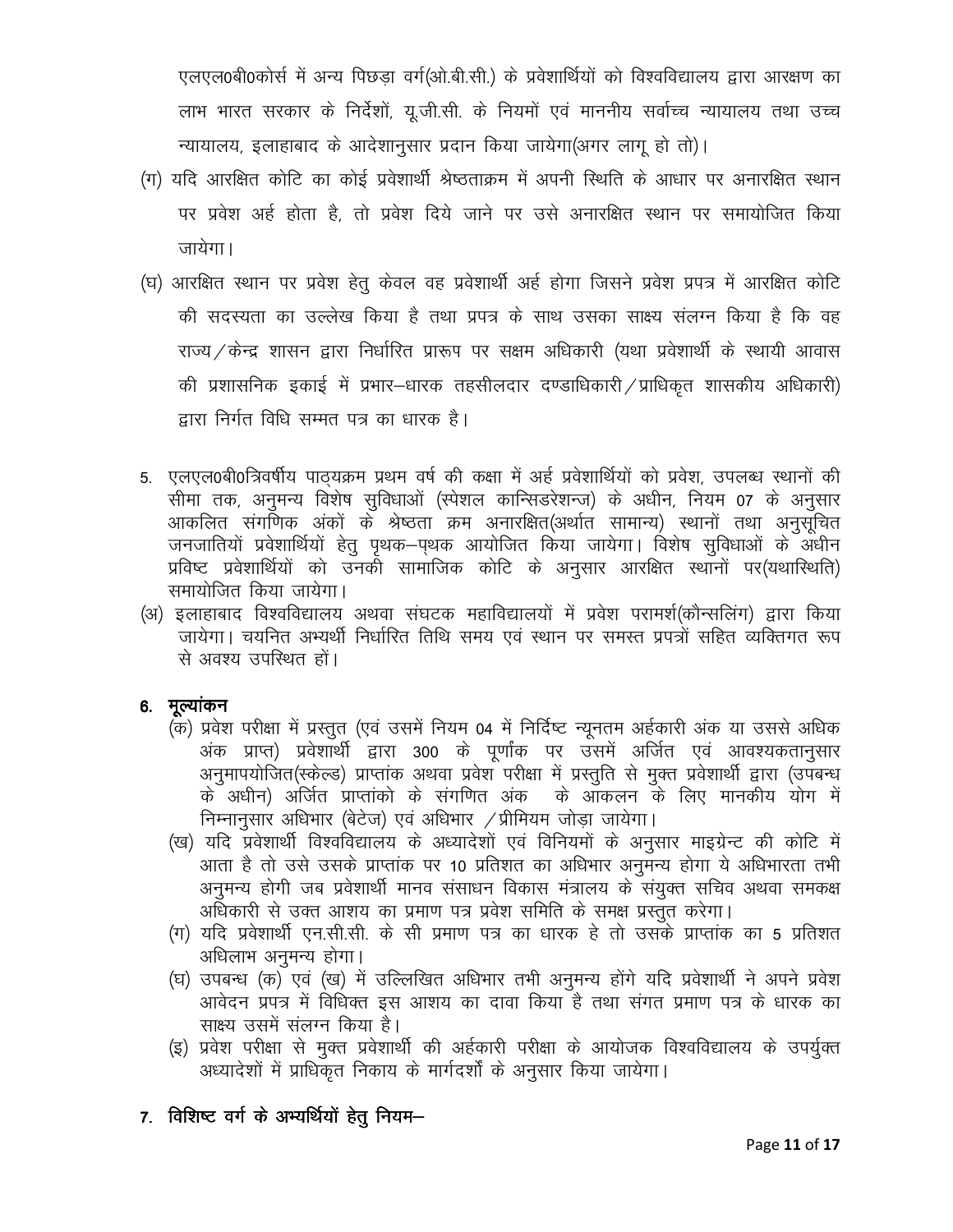- (क) इस नियमावली के अन्तर्गत अर्ह ऐसे प्रवेशार्थी जो प्रवेश में प्रस्तुत हुए हों जो नियम 01 के अधीन प्रवेश में प्रस्तुति से मुक्त हैं, निम्नलिखित विशेष सुविधाओं के अधीन सम्बन्धित श्रेष्ठता–क्रम के प्रवेश हेतु विचारणीय होंगे–
- (ख) वह विदेशी नागरिक या अनिवासी भारतीय जिसने नियम 03 (ख) के प्रावधान के अनुसार प्रवेश हेतु आवेदन किया है तथा जिसका आवेदन विश्वविद्यालय के विदेशी विद्यार्थी परामर्शदाता(फॉरन स्टूडेन्ट एडवाइजर) द्वारा संस्तूत है।
- (ग) खेलकूद कोटा : इस सम्बन्ध में विश्वविद्यालय में विश्वविद्यालय क्रीडा संघ(एथलेटिक एसोसिएशन) के अध्यक्ष की संस्तुति के आधार पर वह प्रवेशार्थी जो उत्कृष्ट खिलाडी(आउटस्टैडिंग स्पोर्टसपर्सन) अर्थात विश्वद्यािलय की टीम का कप्तान, विश्वविद्यालय का कलर—होल्डर या किसी अन्तर्विश्वविद्यालय प्रतियोगिता में प्रतिभागी टीम का सदस्य है। यह विशेष सुविधा तभी अनुमन्य होगी जब कि प्रवेशार्थी आवेदन प्रपत्र में इसका दावा किया है तथा उसने इस आशाय का साक्ष्य प्रवेश के समय प्रस्तुत किया है।
- (घ) **दिव्याांग श्रेणी** : पाठ~यक्रम के स्वीकृति स्थानों के 03 प्रतिशत की अधिकृत सीमा तक प्रवेशार्थी (1) जिसकी किसी अंग या अस्ति रचना (ऑर्थोपीडिक स्ट<sup>a</sup>क्चर) में न्यूनतम 40 प्रतिशत विकलांगता है, जो मुल्यांकन समिति के मतानुसार न्युनतम 70 प्रतिशत की समग्र शारीरिक अक्षमता (ओवरऑल फिजिकल डिसेबिलिटि) का निर्धारण करती है, या (2) जो प्रमाणित नेत्रहीन (ब्लाइंड) है, तथा एलएल0बी0पाठ~यक्रम का कठिनाई के बिना अध्ययन कर सकता है। यह विशेष सुविधा तभी अनुमन्य होगी जबकि प्रवेशार्थी ने प्रवेश आवेदन प्रपत्र में इसका दावा किया है तथा उसने उपर्युक्त के मुख्य राजकीय चिकित्सा अधिकारी या विकलांग केन्द्र, इलाहाबाद द्वारा निर्गत विकलांगता प्रमाणपत्र (जिसमें विकलांगता को स्पष्ट दर्शाता हुआ उसका फोटो भी है) प्रवेश के समय प्रस्तुत किया है।
- **सुचना–**मुल्यांकन समिति का संयोजक प्रवेश निदेशक (या उसका प्रतिनिधि) होगा तथा उसके सदस्य डीन विद्यार्थी कल्याण (या उसका प्रतिनिधि) एवं उसके द्वारा मनोनीत तीन चिकित्सक होंगे, जिसमें से समिति की किसी बैठक में न्यूनतम दो चिकित्सक की उपस्थिति आवश्यक है।
- सूचना-(1)उपबध (क) से उपबन्ध (घ) के अधीन तभी अनुमन्य होगा जबकि अभ्यर्थी ने अपने प्रवेश आवेदन प्रपत्र में इसका दावा किया है तथा इस सम्बन्ध में आवश्यक प्रमाण–पत्र आदि प्रवेश के समय प्रस्तुत किया है।
- 8. प्रवेश परीक्षा की उत्तर पुरितकाओं की समीक्षा (स्कूटनी) या पुनर्मल्यांकन (रीवैल्यूएशन) की किसी भी आधार पर अनुमति नहीं दी जायेगी।
- 9. आवेदन–पत्र के सम्बन्ध में नियम–
	- (क) प्रवेशार्थी द्वारा अदा की गई प्रवेश परीक्षा / पंजीकरण शुल्क की राशि को किसी भी परिस्थिति में प्रत्यावर्तित (रिफण्ड) या अग्रनयन(कैरी फॉवर्ड) अन्य सत्र / पाठ्यक्रम हेत अन्तरिम / समायोजित (ट्रान्सफर / ऍडजस्ट) नहीं किया जायेगा।
	- (ख) प्रवेशार्थी को ऑनलाइन प्रवेश आवेदन प्रपत्र में आपेक्षित प्रवृष्टिया; एवं निर्धारित स्थान पर अपने हस्ताक्षर एवं फोटोग्राफ विहित सथान पर अपलोड करना होगा।
	- (ग) प्रवेश आवेदन प्रपत्र की समस्त प्रविष्टियों(प्रवेशार्थी के छायाचित्रों सहित) सत्यपरकता(वेरासिटी) या भ्रामक प्रस्तति(मिसरेप्रेसेन्टशन) के लिए प्रवेशार्थी स्वयं उत्तरदायी होगा। यदि प्रवेशार्थी ने प्रपत्र में कोई गलत सूचना दी है, अथवा इसमें किसी संगत तथ्य का उल्लेख नहीं किया है उसे छिपाया या भ्रामक रूप से प्रस्तुत किया है, तो उसका प्रवेश हेतु विचारणीय रहने का दावा समाप्त हो जायेगा अथवा उसे दिया गया प्रवेश पूर्वगामी प्रभाव से निरस्त कर दिया जायेगा। अभ्यर्थी ऑनलाइन प्रविष्टि की दी गई जानकारी के सत्यापन के लिए स्वयं जिम्मेदार होगा।
	- (घ) प्रवेशार्थी की प्रवेश आवेदन प्रपत्र की आनलाइन स्वीकृति अनन्तिम(प्रोविजिनल) होगी, तथा ऐसी स्वीकृति से प्रवेशार्थी को प्रवेश का आश्वासन या अधिकार नही मिलेगा।

10. प्रवेश हेतु सामान्य नियम–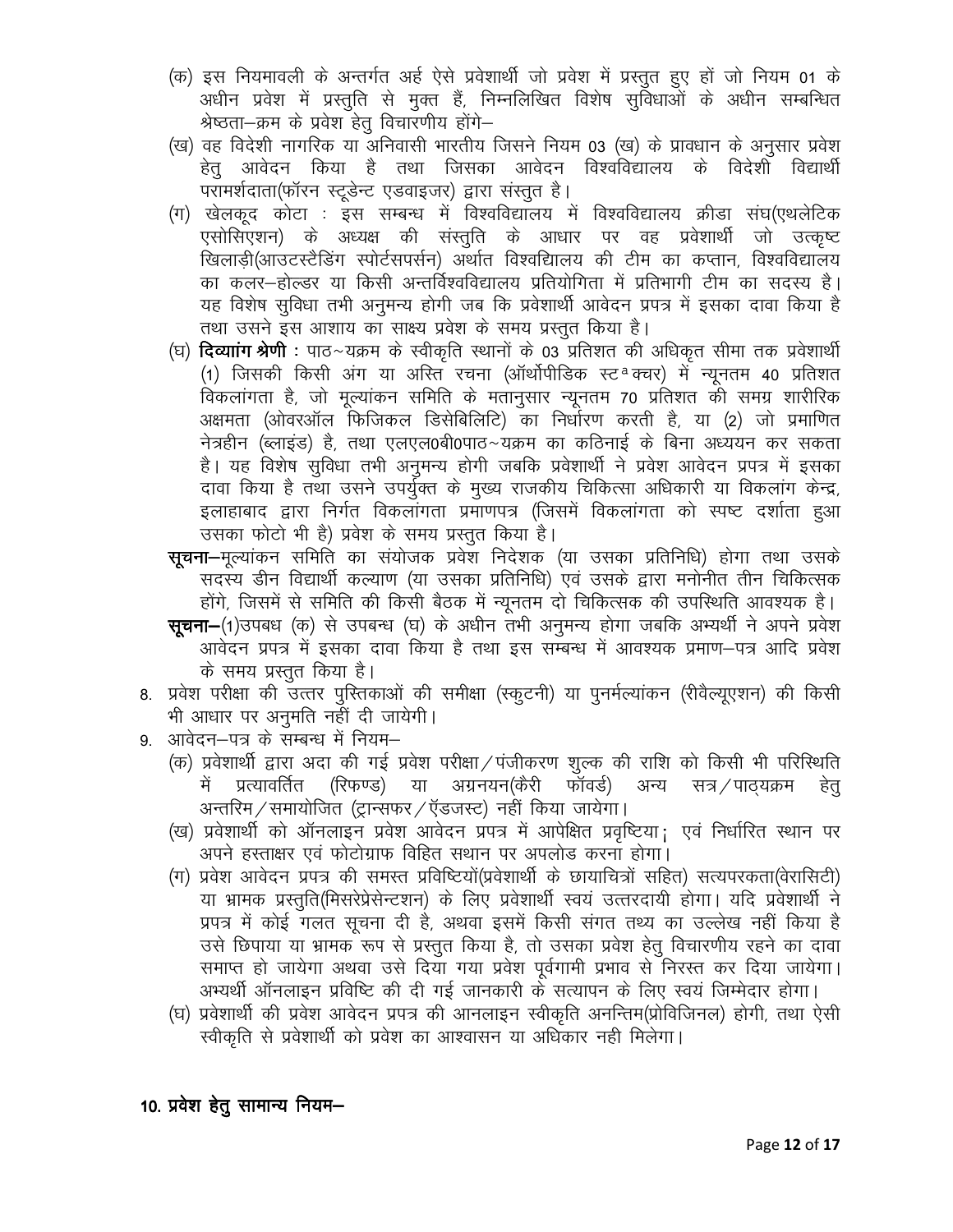- (क) विश्वविद्यालय का यह अधिकार सुरक्षित है कि वह कारण बताये बिना किसी प्रवेशार्थी को प्रवेश हेतु अस्वीकार करे तथा समय—समय पर प्रवेश एवं प्रवेश की प्रक्रिया एवं नियमों में परिवर्तन करे।
- (ख) यदि प्रवेशार्थी प्रवेश परीक्षा के दौरान अनुचित साधनों के प्रयोग या प्रयास अथवा अन्य प्रकार की अनुचित गतिविधि करता है, अथवा प्रवेश परीक्षा के पूर्व या उपरान्त की प्रक्रिया के दौरान हिंसक, अभित्रासद, व्यवधनात्मक या अन्यथा अनुचित गतिविधि करता है तो उसे अनुचित साधन / गतिविधियों के लिए दोषारोपित एवं दंडित किया जायेगा। इस सम्बन्ध में प्रक्रिया एवं दण्ड(जो प्रवेश आवेदन ⁄ प्रवेश के निरसन से एक या अधिक वर्ष अथवा सदा के लिए विश्वविद्यालय एवं उससे सम्बन्धित संस्थाओं में प्रवेश पर प्रतिबन्ध तथा विस्तुत हो सकता हे, का निर्धारण इलाहाबाद विश्वविद्यालय के उपर्युक्त अध्यादेशों में प्राधिकृत निकाय द्वारा किया जायेगा।
- (ग) किसी प्रवेशार्थी के संगणित अंक आकलन में ह्यी त्रूटि में सुधार किया जायेगा तथा तदनुसार श्रेष्ठता–क्रम में उसकी स्थिति का संशोधन किया जायेगा। यदि परिणाम स्वरूप यह प्रवृष्टि प्रवेशार्थियों के श्रेष्ठता क्रम से बाहर हो जाय, तो उसे प्रदत्त, प्रवेश निरस्त किया जायेगा।
- (घ) प्रविष्टि प्रवेशार्थी द्वारा (इस सन्दर्भ में नियम अवधि में) पाठ~यक्रम में अपना नामांकन कराने तथा अन्य अपेक्षित प्रक्रियाओं की पूर्ति करने के सम्बन्ध में निर्देशों का अनुपालन न करने पर अनुमन्य दण्ड (जिसमें प्रवेश का निरसन सम्मिलित है) इलाहाबाद विश्वविद्यालय के उपर्युक्त अध्यादेशों प्राधिकृत निकाय निर्धारित करेगा) तथा प्रवेशार्थी के लिए वह बाध्यकारी होंगे।
- (ड.) यदि प्रवेशार्थी के प्रवेश एवं नामांकन में इस नियमावली अथवा विश्वविद्यालय के अध्यादेशों या अन्य प्रावधानों का उल्लंघन हुआ है, किसी भी चरण पर ऐसा जल्लंघन प्रकाश में आने पर उसका प्रवेश / नामांकन पूर्वगामी प्रभाव से निरस्त हो जायेगा।
- 11. निम्नलिखित प्रावधन विश्वविद्यालय के समस्त स्नातक, स्नाकोत्तर एवं शोध पाठ~यक्रमों के विद्यार्थियों पर प्रभावी है।
	- (क) विश्वविद्यालय (जिसमें उसका कोई संस्थान सम्मिलित है) के किसी भी विद्यार्थी को यह अनुमति नहीं है कि वह एक ही समय (समुल्टेनियसली) विश्वविद्यालय में एक से अधिक उपाधि–प्रदायक पाठ~यक्रम में अपने प्रवेश ⁄ नामांकन की अवधि में किसी अन्य संस्था(जिसमें विश्वविद्यालय का संयुक्त या घटक महाविद्यालय सम्मिलित है) में प्रवृष्टि / नामांकित बना रहे।
	- (ख) यदि उपबन्ध (क) में उल्लिखित कोई विद्यार्थी विश्वविद्यालय(जिसमें इसका कोई संस्थान सम्मिलित है) के किसी उपाधि–प्रदायक पाठ~यक्रम में प्रवेश / नामांकन की अवधि में विश्वविद्यालय(जिसमें इसका कोई संस्थान सम्मिलित है) में किसी नये उपाधि–प्रदायक पाठ~यक्रम में प्रवेश ⁄ नामांकन प्राप्त करता है तो नये प्रवेश ⁄ नामांकन की तिथि के प्रभाव से उसका पूर्ववर्ती प्रवेश / नामांकन स्वतः निरस्त हो जायेगा।
	- (ग) यदि उस विद्यार्थी ने, जिसका किसी स्नाकोत्तर उपाधि पाठ~यक्रम (जिसमें विधि सम्मिलित है) में में प्रवेश ⁄ नामांकन उपबन्ध (ख) में अधीन स्वतः निरस्त हो गया है, ऐसे निरस्तीकरण के समय उक्त पाठ~यक्रम में किसी भाग की परीक्षा भुतपूर्व विद्यार्थी(एक्स स्टुडेन्ट) के रूप में प्रस्तुत होने की अर्हता अर्जित कर ली थी, जो वह उपबन्ध(ख) में उल्लिखित नये पाठ~यक्रम की अन्तिम परीक्षा उत्तीर्ण करने की या उसमें अपने प्रवेश ⁄ नामांकन के समाप्त होने पर उक्त (पूर्ववर्ती पाठ~यक्रम की परीक्षा के) भाग की परीक्षा में भूतपूर्व विद्यार्थी के रूप में प्रस्तुत होने को अनुमति लिए बिना परीक्षा समिति को आवेदन कर सकता है, परन्तु समिति केवल निम्नलिखित शर्तों की पूर्ति पर ही ऐसी अनुमति प्रदान करेगी–
	- अभिलेख उसे यह स्थापित करता हे कि उसने उक्त निरस्तीकरण के समय उक्त अर्हता  $(i)$ कर ली थी, तथा
	- जिस शैक्षिक सत्र में वह उक्त भग में नियमित(रेगूलर) विद्यार्थी के रूप में प्रवृष्टि / नामांकित  $(ii)$ हुआ था। उससे केवल विश्वविद्यालय द्वारा निर्धारित अधिकतम शैक्षिक सत्र की व्यतीत है।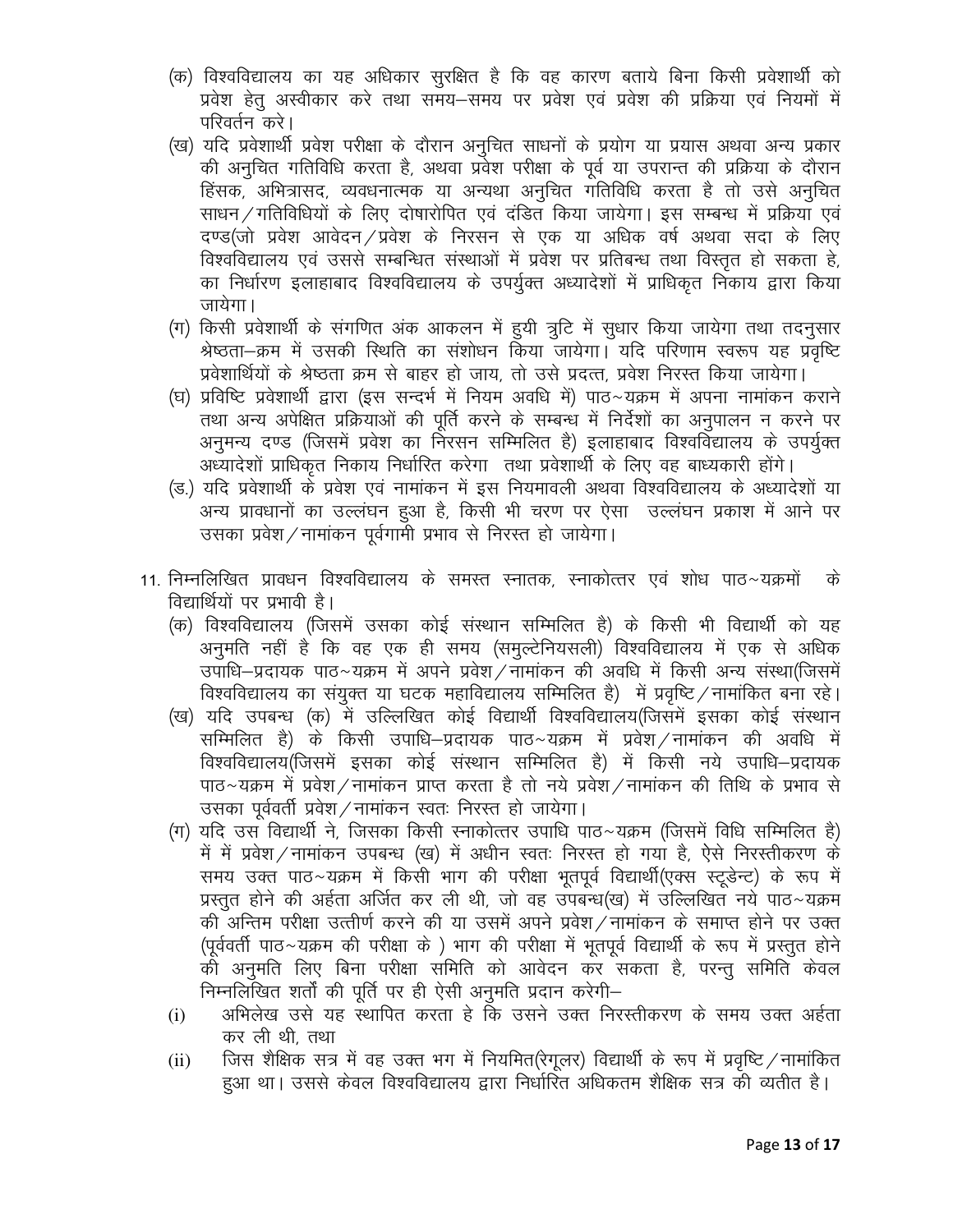- (घ) यदि कोई व्यक्ति विश्वविद्यालय (जिसमे उसके संयुक्त एवं घटक महाविद्यालय तथा संस्थान सम्मिलित है) के विद्यार्थी(रोल्स) में 8 या अधिक शैक्षिक सत्रों की अवधि (जिसमें शोध छात्र के रूप में नामांकन की वास्तविक परन्तू इस अनुमेय अधिकतम अवधि से अधिक अवधि सम्मिलित नहीं है) व्यतीत कर चुका है, तो वह किसी पाठ~यक्रम में हेतु अर्ह नहीं होगा।
- (ङ) विश्वविद्यालय (जिसमें उसका कोई संस्थान सम्मिलित है) का कोई विद्यार्थी एक ही शैक्षिक सत्र से अधिक उपाधि–प्रदायक पाठ~यक्रम की परीक्षा के किसी भाग में नियमित विद्यार्थी / अथवा भतपूर्व विद्यार्थी के रूप में प्रस्तुत नहीं हो सकता है।
- (च) उस विद्यार्थी को छोड़कर जिसे सेवायोजक में सम्बन्धित पाठ~यक्रम) के प्रतिभाग करने(तथा) उसमें उपस्थित की उपेक्षाओं की पूर्ति करने) हेतु प्रायोजित किया है या अनुमति प्रदान किया है विश्वविद्यालय (जिसमें पत्राचार एवं सतत~ शिक्षा संस्थान सम्मिलित नहीं हैं) के किसी भी विद्यार्थी को पूर्ण कालिक सेवायोजन या पर्ण कालिक स्व–सेवायोजन में संलग्न रहने की अनमति नहीं है।
- 12. प्रवेश में उसकी पूर्ववर्ती एवं अनुवर्ती प्रक्रियाओं तथा प्रवेश एवं प्रवेशोत्तर प्रक्रियाओं से सम्बन्धित किसी भी बिन्दु पर जिसका इस नियमावली तथा उपर्युक्त अध्यादेशों एवं विनियमों में प्रावधान नही किया गया है. यह प्रावधान किया जाना आवश्यक एवं समीचीनी है. उक्त अध्यादेशों द्वारा प्राधिकत निकाय का निर्णय / निर्देश अन्तिम होगा।
- 13. प्रवेष परीक्षा के परीक्षाफल का आधार पर पाठ~यक्रम में प्रवेश हेतू अर्ह पाये गये प्रवेशार्थियों की चयन–सूची एवं प्रतीक्षा–सूची तथा प्रवेश कार्यक्रम के सम्बन्ध में सूचनाएं यथा समय स्थानीय समाचार—पत्रों के माध्यम टी जायेगी से तथा पोर्टल https://www.digialm.com/EForms/html/form439/index.html या विश्वविद्यालय की वेब साइट www.allduniv.ac.in पर प्रदर्शित की जायेगी। चयन-सूची या प्रतीक्षा-सूची में सम्मिलित प्रवेशार्थी को इस सम्बन्ध में व्यक्तिगत सूचना नही दी जायेगी। अतः प्रवेशार्थी को इस सम्बन्ध में जानकारी से अवगत होने के लिए स्वयं सतर्क रहना है।
- 14. चयनित प्रवेशार्थियों को प्रवेश हेतु प्रस्तुत होते समय अपने साथ प्रवेश ⁄ पंजीकरण पत्रक, प्रवेश सूचना निर्दिष्ट शुल्क, निर्धारित राशि, निर्धारित फोटो एवं उन सभी अंकपत्रों की मुलप्रति (तथा प्रत्येक की एक स्पष्ट एवं स्वप्रमाणित छायाप्रति जिन्हें प्रवेश आवेदन प्रपत्र पर ऑनलाइन अपलोड करना आपेक्षित है अनिवार्यतः लाना है इनमें से किसी के भी आभाव में प्रवेशार्थी को प्रवेश प्रदान नहीं किया जायेगा।

# खण्ड—दो (प्रवेश का स्वरूप एवं व्यवस्था)

(क) विधि प्रवेश परीक्षा की अवधि तीन घंटे होगी(जिसमें प्रवेशार्थियों के निर्देशन एवं सत्यापन हेतू आधा घण्टा सम्मिलित है) तथा उसमें निम्नानुसार तीन प्रश्न पत्र होंगे, जिनमें से प्रत्येक का पूर्णांक 100 होगा।

# मल्यांकन पद्धति—

प्रश्न–पत्र एक (भाषा परिज्ञान) एवं प्रश्न पत्र दो (सामान्य अभिज्ञान एवं साम्प्रतिक) प्रकरण का प्रत्येक प्रश्न 1 अंक का होगा। प्रत्येक सही उत्तर के लिए अभ्यर्थी को एक अंक प्रदान किया जायेगा और प्रत्येक गलत उत्तर के लिए 1/3 अंक की कटौती की जायेगी।

प्रश्न–पत्र तीन(तर्कणा एवं मानसिक क्षमता) में प्रत्येक प्रश्न दो अंक का होगा। प्रत्येक सही उत्तर के लिए अभ्यर्थी को दो अंक प्रदान किया जायेगा और प्रत्येक गलत उत्तर के लिए 2/3 अंक की कटौती की जायेगी।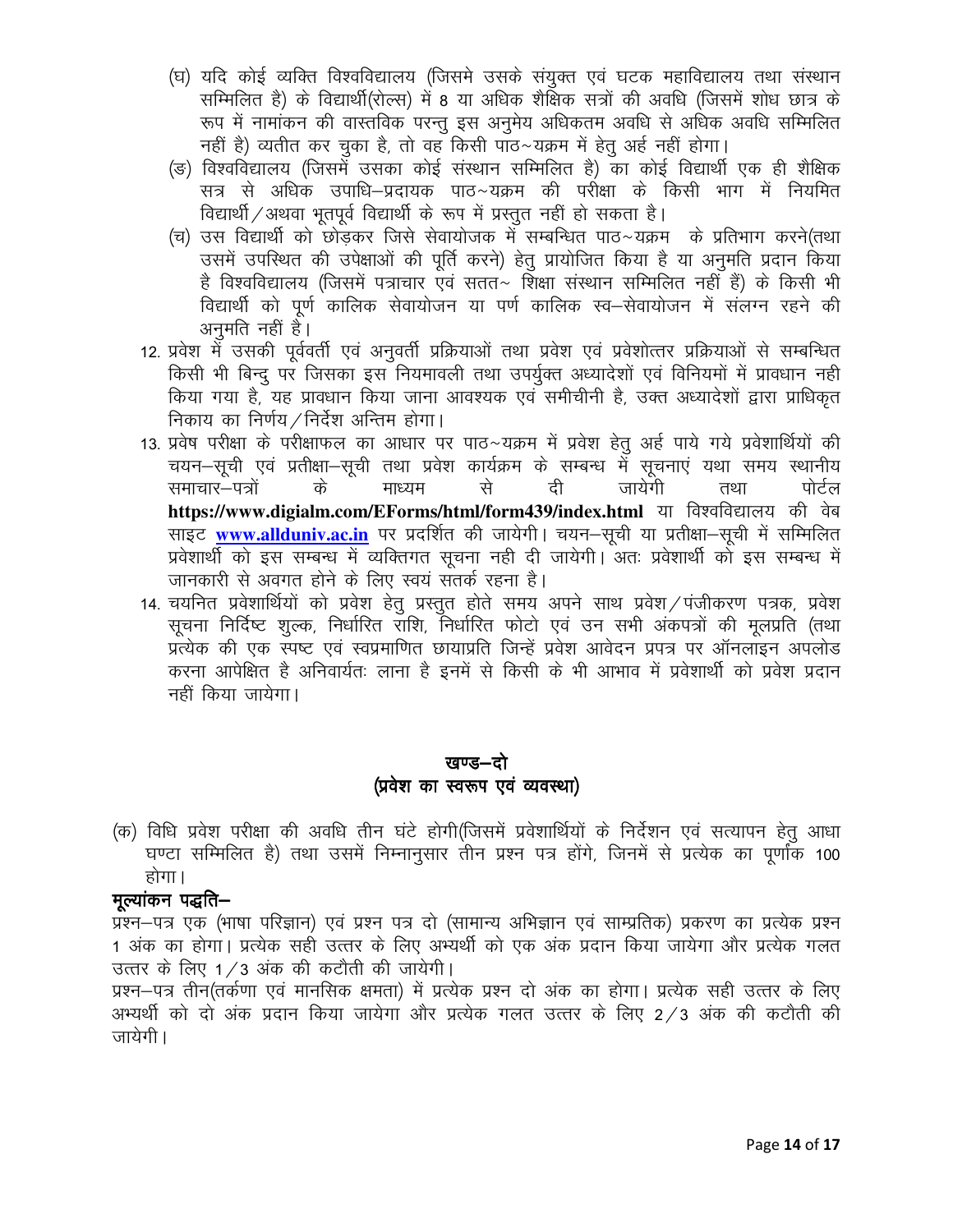## प्रश्न पत्र एक (लैंगवेज कम्प्रीहेन्सन)

इस प्रश्न–पत्र में दो खण्ड होंगे प्रथम खण्ड हिन्दी परिज्ञान तथा द्वितीय खण्ड अंग्रेजी भाषा परिज्ञान से सम्बन्धित होगा। प्रत्येक खण्ड हेतु पूर्णांक 50 होगा। दोनों खण्डो हेतु प्रवेशार्थी को उस स्तर का भाषा बोध होना चाहिए जो हिन्दी एवं अंग्रेजी का विशिष्ट अध्ययन किये बिना एक स्नातक से आपेक्षित है। दोनों खण्डों में अपठित गद्यांश के बोध, पर्यायवाची, विलामार्थी शब्दों, सदृश/श्रुति श्रम शब्दों के अर्थ(भेद शब्दानुवाद, पद, व्याख्या, शब्दों का वाक्यों में प्रयोग, अशुद्ध वर्तनी / वाक्य रचना / शब्द प्रयोग के शुद्धिकरण, अपूर्ण वाक्यों की पूर्ति मुहावरों / लोकोक्तियों के सही संज्ञान एवं प्रयोग, सरल व्याकरण एवं अलंकार, दैनिक प्रयोग की विधि, शब्दावली, सार-लेखन आदि परिलाक्षित वास्तुनिष्ठ प्रश्न होंगे।

# प्रश्न-पत्र दो सामान्य अभिज्ञान एवं साम्प्रतिक प्रकरण (जनरल अवेयरनेस एण्ड करेंट अफेयर्स)

इस प्रश्न–पत्र में सामान्य ज्ञान की प्रारम्भिक परिधि के प्रश्नों के साथ, विश्व एवं भारतीय इतिहास / भूगोल / पर्यावरण / संस्कृत के प्रमुख तथ्यों, भारतीय राष्ट<sup> ब</sup>ीय आन्दोलन / संविधान / विधिक संवैधानिक सिद्धान्तों एवं व्यवहार, विज्ञान प्रयोगिकी. व्यवस्था एवं समकालीन, राष्ट<sup>ब</sup>ीय /क्षेत्रीय /अन्तर्राष्ट<sup>ब</sup>ीय / राजनीतिक /आर्थिक परिदृश्य अन्तर्राष्ट<sup>ब</sup>ीय संस्थाओं /सन्धियों आदि के अभिज्ञान परिलक्षित वस्तनिष्ठ प्रश्न होंगे।

# प्रश्न–पत्र तीन तकर्ण एवं मानसिक क्षमता (रीजनिंग एण्ड मेंटल एबिलिटी)

इस प्रश्न–पत्र में बौद्धिक योग्यता तार्किक / गणितीय विश्लेषण, निगमात्मक विवेचन, सम–विषम, विवेक, वर्गीकरण, तर्क दोष, एवं संगठित–विसंगठित, अभिज्ञान, निष्कर्ष निष्पादन आदि के सामर्थ्य परिलक्षित वस्तुनिष्ठ प्रश्न होंगे।

- (ख) आनलाइन प्रश्न पत्र पुस्तिका में प्रश्नों का उत्तर देने के सम्बन्ध में आवश्यक सूचनाए; एवं निर्देश वर्णित होंगे। वस्तुनिष्ठ प्रश्नों के उत्तर निर्देशानुसार उत्तर पत्रक में ही ऑनलाइन प्रविष्ठ /इंगित किये जाने होंगे।
- (ग) परीक्षा–कक्ष में प्रवेशार्थी के लिए अन्य प्रवेशार्थियों से बात करना, किसी प्रकार के अनुचित साधन का प्रयोग या प्रयास करना, किसी अनुचित गतिविधि में संलग्न होना, स्वयं या अन्य व्यक्तियों के साथ मिलकर प्रवेश परीक्षा में सूचारू संचालन में व्यवधान डालना अथवा अधिकारिक या कक्ष–निरीक्षक द्वारा दिये निर्देशों की अवहेलना करना पूर्णतः वर्जित है। ऐसी किसी वर्जना के अतिक्रमण पर प्रवेशार्थी अनुचित साधन / अनुचित कार्यवाही हेतु दोषारोपित एवं दण्डित किया जायेगा।
- (घ) बहुँ—विकल्पी प्रकार के वस्तुनिष्ठ प्रश्नों में प्रत्येक हेतु दिये गये उत्तर विकल्पों में से सर्वाधिक सही उत्तर दिया जाना है।
- (ड.) प्रवेश परीक्षा में प्रस्तुति के लिए प्रवेशार्थी को अनिवार्यतः साथ में प्रवेश पत्र लाना है। प्रवेशार्थी प्रवेश पत्र 21 मई, 2016 से पोर्टल https://www.digialm.com/EForms/html/form439/index.html या विश्वविद्यालय की वेब साइट www.allduniv.ac.in से डाउनलोड कर सकता है। यदि प्रवेशार्थी उक्त पत्रक साथ नही लाता है तो उसे प्रवेश परीक्षा में बैठने की अनुमति नही दी जायेगी।
- (च) प्रवेश परीक्षा परिसर एवं परीक्षा–कक्ष में प्रवेशार्थी द्वारा अनुचित, अनाधिकृत सामग्री(जिसमें पुस्तकें, पुस्तकांश, हस्तलिखित / मुद्रित / टंकित पृष्ठ या रेखाकृतिया ; छायाप्रतिया ; मोबाइल दुरभाष अन्य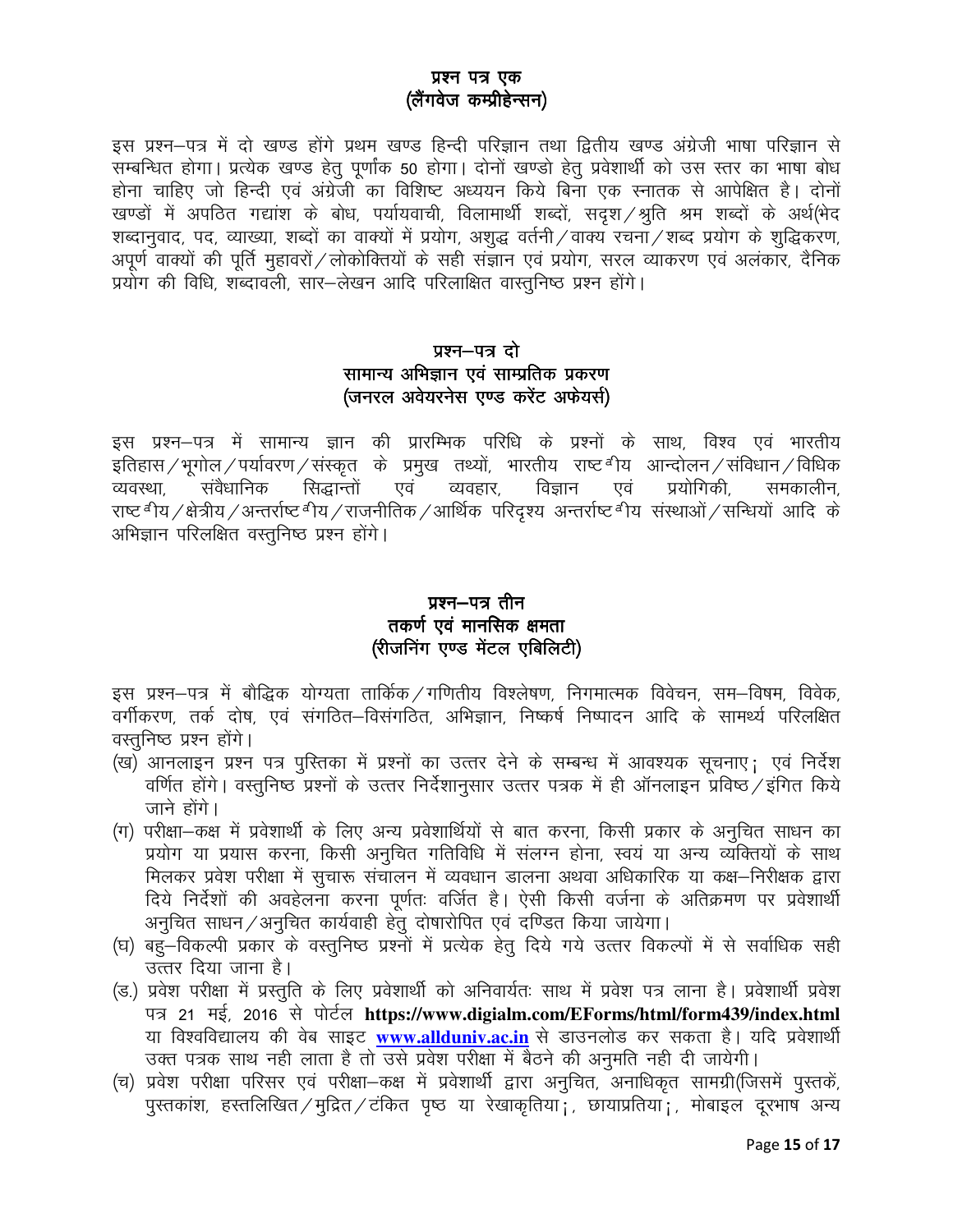सामग्री / वस्तुए; जिनसे उत्तर देने से अनुचित सहायता मिल सकती है आदि) साथ लाना पूर्णतः वर्जित है। प्रवेश परीक्षा में किसी भी प्रकार के गणक (कैलकुलेटर) का प्रयोग एवं मोबाइल फोन लाना वर्जित है।

### खण्ड तीन

विधि स्नातक प्रवेश परीक्षा के लिए ऑनलाइन आवेदन पत्र जमा करना

- एलएल0बी0त्रिवर्षीय प्रवेश परीक्षा 1 अभ्यर्थी 2016 के लिए आवेदन ਧਕ पोर्टल https://www.digialm.com/EForms/html/form439/index.html या विश्वविद्यालय की वेब साइट www.allduniv.ac.in पर ऑनलाइन कर सकते हैं। ऑनलाइन आवेदन पत्र जमा करने के सभी आपेक्षित पोर्टल लिए सुचनाएं https://www.digialm.com/EForms/html/form439/index.html या विश्वविद्यालय की वेब साइट www.allduniv.ac.in पर उपलब्ध हैं।
- 2. ऑनलाइन विवरिणका : एलएल0बी0त्रिवर्षीय प्रवेश परीक्षा 2016 के लिए विवरणिका पोर्टल https://www.digialm.com/EForms/html/form439/index.html या विश्वविद्यालय की वेब साइट www.allduniv.ac.in पर उपलब्ध है तथा प्रवेशार्थी वेबसाइट का निरीक्षण और इसे डाउनलोड कर सकते हैं। प्रवेशार्थियों को सलाह दी जाती है कि आवेदन करने से पूर्व वे विवरणिका का ध्यानपर्वक अध्ययन करें।
- 3. ऑनलाइन पत्र जमा करने के लिए आपेक्षाएं : प्रवेशार्थियों से फोटोग्राफ और हस्ताक्षर की स्कैन की हुई प्रति अपने पास रखना अपेक्षित है। फोटो और हस्ताक्षर की ये स्कैन की हुई प्रतिया; ऑनलाइन आवेदन पत्र जमा करने के दौरान अपलोड किया जाना आपेक्षित है। ऑनलाइन आवेदन करने वाले प्रवेशार्थियों को ऑनलाइन आवेदन पत्र जमा करने हेतु निर्देश पढने की सलाह दी जाती है। जिसमें इस सम्बन्ध में सभी पूर्व अपेक्षाए; और मार्गदर्शन समाहित है।

# ऑनलाइन आवेदकों की सुविधा के लिए ऑनलाइन आवेदन पत्र जमा करने हेतू सहायता कार्यालय स्थापित किया गया है तथा फोन नम्बर 18002667753 Email us at: helpdesk.auentrance@gmail.com

प्रवेश पत्र शुØवार 21 मई 2016 से डाउनलोड किये जा सकेंगे।

### खण्ड चार

### महत्वपूर्ण निर्देशः

- 1. यह सूचनायें अन्तिम है तथा प्रवेशार्थी की सुविधाएं एवं मार्ग-दर्शन हेतु दी जा रही है। इन सुचनाओं में परिवर्तन करने का अधिकार विश्वविद्यालय अपने पास सुरक्षित रखता है।
- 2. प्रवेशर्थी दायित्व होगा कि सभी का यह प्रवेश हेत सचनाए पोर्टल https://www.digialm.com/EForms/html/form439/index.html या विश्वविद्यालय की वेब साइट www.allduniv.ac.in तथा स्थानीय समाचार पत्रों से समय समय पर प्राप्त करते रहें। विश्वविद्यालय प्रवेशार्थियों को व्यक्तिगत रूप से सूचना प्रदान नहीं करेगा।
- 3. प्रवेश परीक्षा का परिणाम 15 जून, 2016 या उसके पूर्व को स्थानीय समाचार पत्रों तथा पोर्टल https://www.digialm.com/EForms/html/form439/index.html या विश्वविद्यालय की वेब साइट www.allduniv.ac.in पर प्रकाशित कर दिया जायेगा।
- परीक्षा 4. प्रवेश में सफल पाये परीक्षार्थियों के प्रवेश तिथि की वेबसाइट https://www.digialm.com/EForms/html/form439/index.html पर सूचित होगी।
- 5. प्रवेश वि.वि. में प्रवेश के समय तत्सम्बन्धित प्रवर्तित ⁄संसोधित नियमों के आधार पर ही दिया जायेगा।